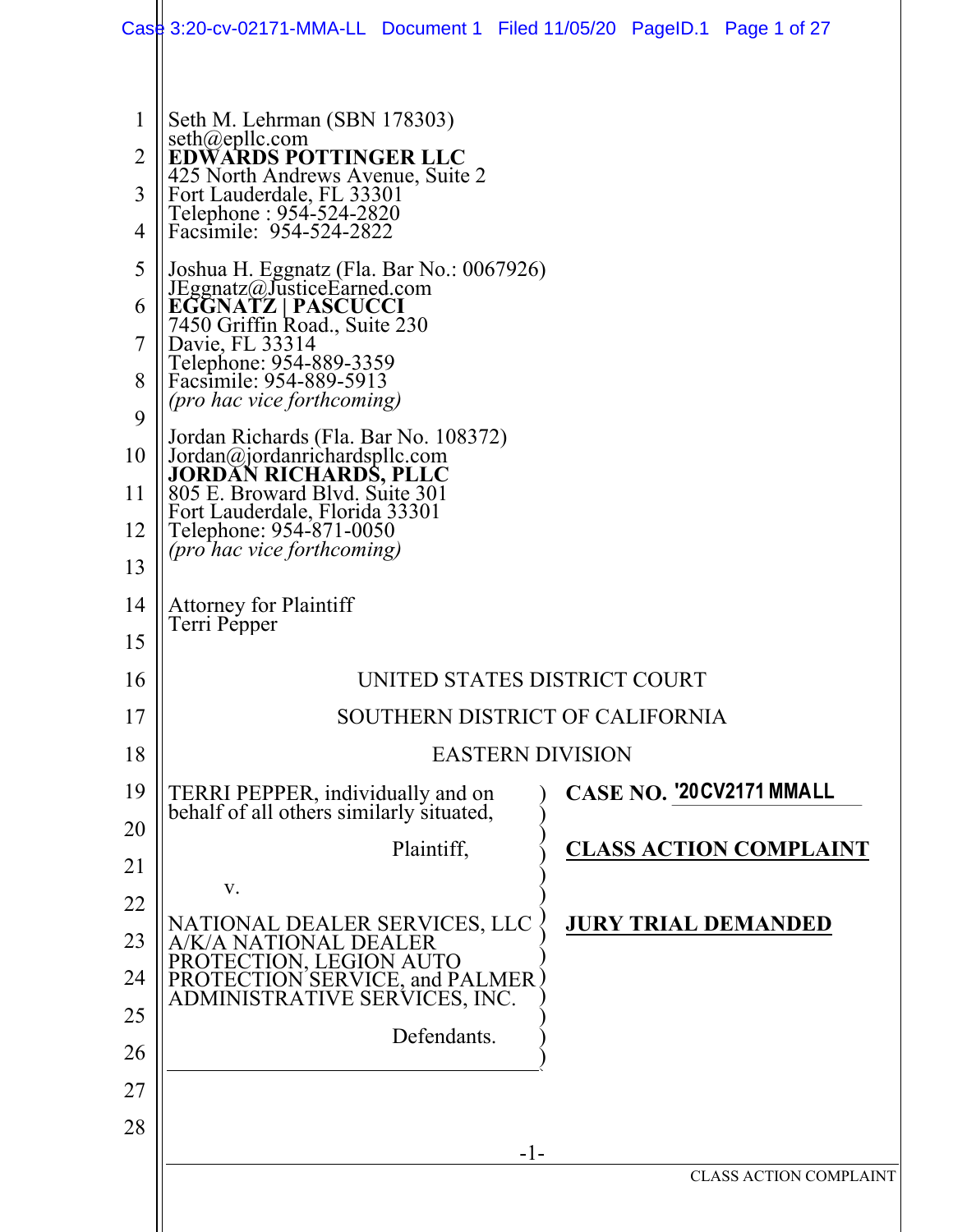1 2 3 4 5 6 7 8 Plaintiff, Terri Pepper (hereinafter "Plaintiff"), brings this class action under Rule 23 of the Federal Rules of Civil Procedure against Defendants NATIONAL DEALER SERVICES, LLC A/K/A NATIONAL DEALER PROTECTION ("National Dealer"), LEGION AUTO PROTECTION SERVICE ("Legion"), and PALMER ADMINISTRATIVE SERVICES, INC. ("Palmer") (collectively "Defendants") for their violations of the Telephone Consumer Protection Act, 47 U.S.C. § 227 (hereinafter "the TCPA"), and the regulations promulgated thereunder. In support, Plaintiff alleges as follows:

9

## **PRELIMINARY STATEMENT**

10 11 12 13 14 15 16 17 1. Plaintiff brings this Class Action Complaint for damages, injunctive relief, and any other available legal or equitable remedies, resulting from the illegal actions of Defendants in negligently or willfully contacting Plaintiff on Plaintiff's cellular telephone, in violation of the Telephone Consumer Protection Act, 47 U.S.C. § 227 ("TCPA"), thereby invading Plaintiff's privacy. Plaintiff alleges as follows upon personal knowledge as to herself and her own acts and experiences, and, as to all other matters, upon information and belief, including investigation conducted by her attorneys.

18

19 20 2. In the course of selling their services, Defendants and/or their agents placed thousands of calls using pre-recorded messages and/or an artificial voice to consumers' phones nationwide in violation of the TCPA.

21 22 23 24 25 3. Plaintiff and each Class Member received unwanted telephone robocalls from Defendants. Moreover, Plaintiff and Class members' phone numbers were registered with the National Do-Not-Call Registry. This lawsuit challenges all calls that were sent by Defendants to Plaintiff and Class Members from approximately November 5, 2016, through the date of filing this class action complaint

-2-

- 26
- 27
- 28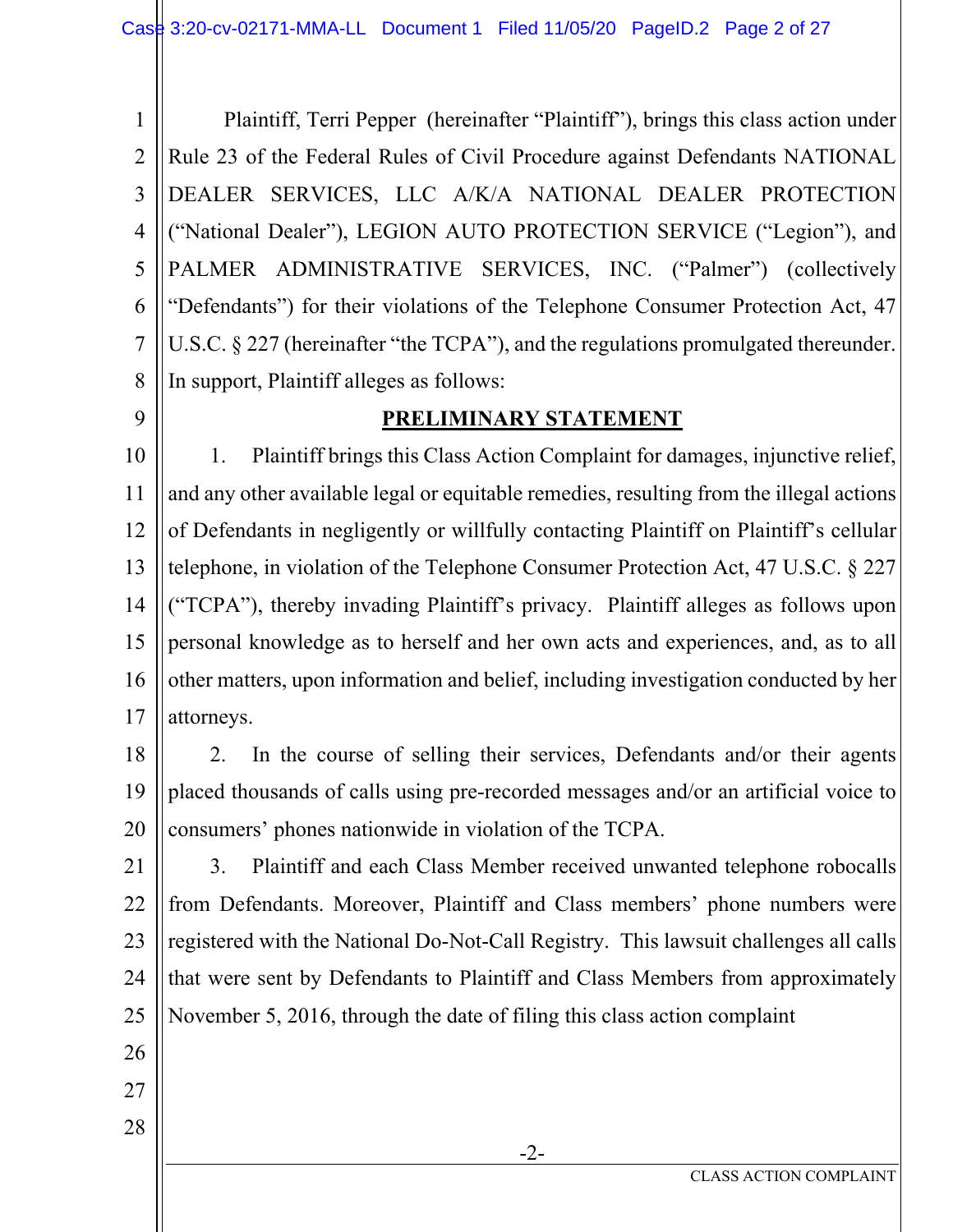1 2 3 4 5 6 4. "Month after month, unwanted robocalls and texts, both telemarketing and informational, top the list of consumer complaints received by the [FCC]."1 The TCPA is designed to protect consumer privacy by, among other things, prohibiting the making of autodialed or prerecorded-voice calls to cell phone numbers and failing to institute appropriate do-not-call procedures. 47 U.S.C.  $\S 227(b)(1)(A)(iii);$ 47 C.F.R. § 64.1200(d).

7 8 9 10 11 5. The TCPA was designed to prevent calls like the ones described within this complaint, and to protect the privacy of citizens like Plaintiff. "Voluminous consumer complaints about abuses of telephone technology – for example, computerized calls dispatched to private homes – prompted Congress to pass the TCPA." *Mims v. Arrow Fin. Servs., LLC,* 132 S. Ct. 740, 744 (2012).

12 13 14 15 16 17 6. Additionally, the FCC has explicitly stated that the TCPA's prohibition on automatic telephone dialing systems "encompasses both voice calls and text calls to wireless numbers including, for example, short message service (SMS) calls." U.S.C.A. Const. Amend. 5; Telephone Consumer Protection Act of 1991, § 3(a), 47 U.S.C. § 227(b)(1)(A)(iii). *Kramer v. Autobytel, Inc.,* 759 F. Supp. 2d 1165 (N.D. Cal. 2010).

18 19 20 21 22 23 7. In enacting the TCPA, Congress intended to give consumers a choice as to how creditors and telemarketers may call them and made specific findings that "[t]echnologies that might allow consumers to avoid receiving such calls are not universally available, are costly, are unlikely to be enforced, or place an inordinate burden on the consumer. TCPA, Pub.L. No. 102–243, § 11. Toward this end, Congress found that:

[b]anning such automated or prerecorded telephone calls to the home, except when the receiving party consents to receiving the call or when such calls are necessary in an emergency situation affecting the health and safety of the consumer, is the only effective means of protecting telephone consumers from this nuisance and privacy invasion.

24

25

26

27

28

-3- 1 *In re Rules & Regs. Implementing the TCPA, 30 FCC Rcd. 7961,* [1 (2015).

CLASS ACTION COMPLAINT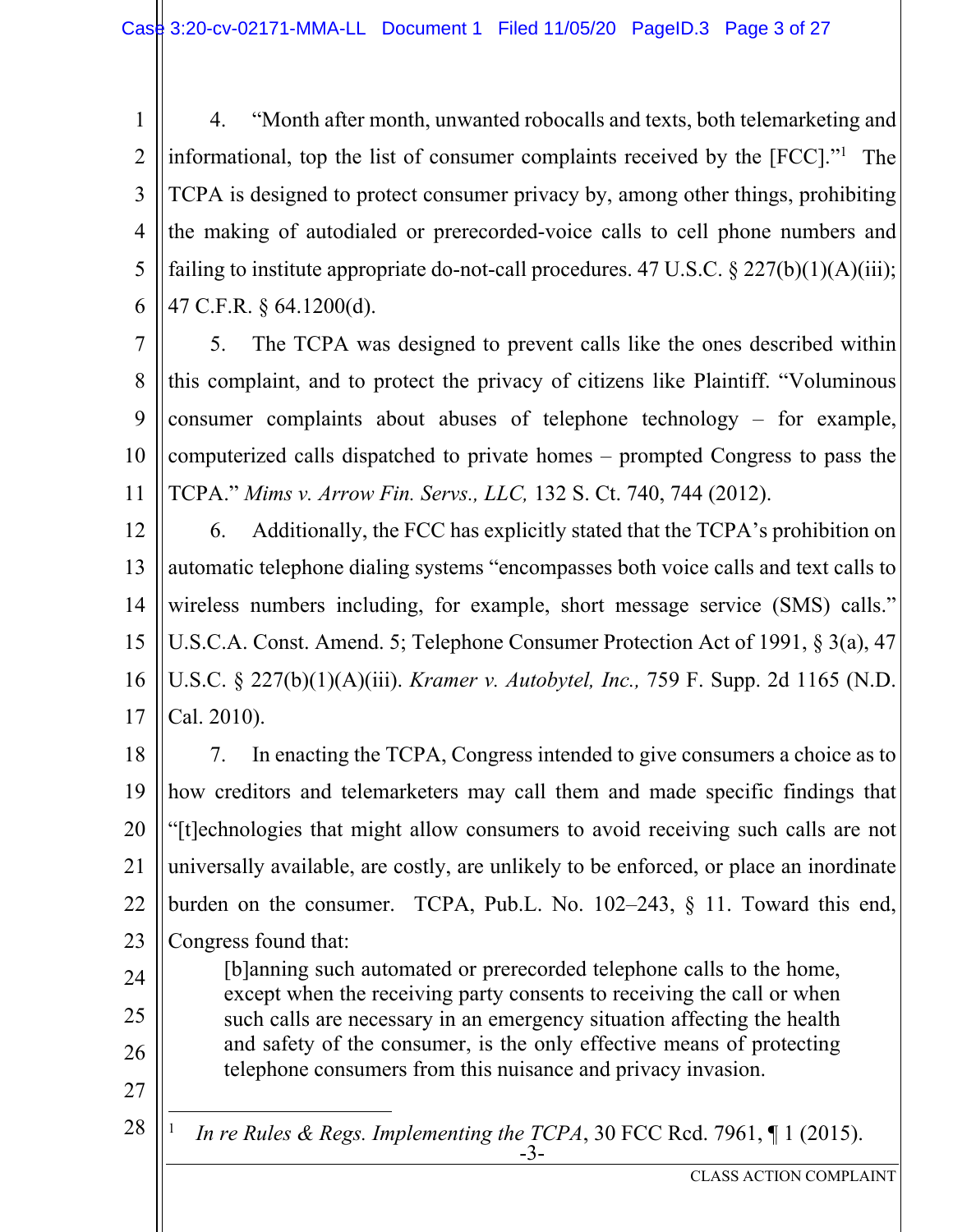-4- 1 2 3 4 5 6 7 8 9 10 11 12 13 14 15 16 17 18 19 20 21 22 23 24 25 26 27 28 *Id.* at § 12; *see also Martin v. Leading Edge Recovery Solutions, LLC*, 2012 WL 3292838, at \*4 (N.D. Ill. Aug. 10, 2012) (citing Congressional findings on TCPA's purpose). 8. In an action under the TCPA, a plaintiff must only show that the defendant "called a number assigned to a cellular telephone service using an automatic dialing system or prerecorded voice." *Breslow v. Wells Fargo Bank, N.A.*, 857 F. Supp. 2d 1316, 1319 (S.D. Fla. 2012), *aff'd*, 755 F.3d 1265 (11th Cir. 2014). **JURISDICTION AND VENUE**  9. This Court has federal question subject matter jurisdiction pursuant to 28 U.S.C. § 1331 and 47 U.S.C. § 227. 10. Venue in this judicial district is proper under 28 U.S.C. § 1391(b)(2), because a substantial part of the events or omissions giving rise to the claims in this case occurred in this District, including Defendants' transmission and marketing decisions regarding the unlawful and unwanted calls to Plaintiff which emanated from this District and their other operations in this District. 11. The Court has personal jurisdiction over Defendants because they conduct business in this state, maintain principle places of business in this state, market their services within this state, and have availed themselves to the jurisdiction of this state by placing calls to Plaintiff and Class Members from this state and engaging in the unlawful telemarketing at issue in this state. **PARTIES**  12. Plaintiff's domicile is in Woodlands, Texas. 13. National Dealer is a California company located at 2550 Fifth Avenue, Suite 520, San Diego, CA 92103. 14. Legion is a California company located at 363 S. Park Avenue, Suite 200b, Pomona, CA 91766 15. Palmer is a New Jersey corporation located at 3430 Sunset Avenue, Ocean, NJ 07712.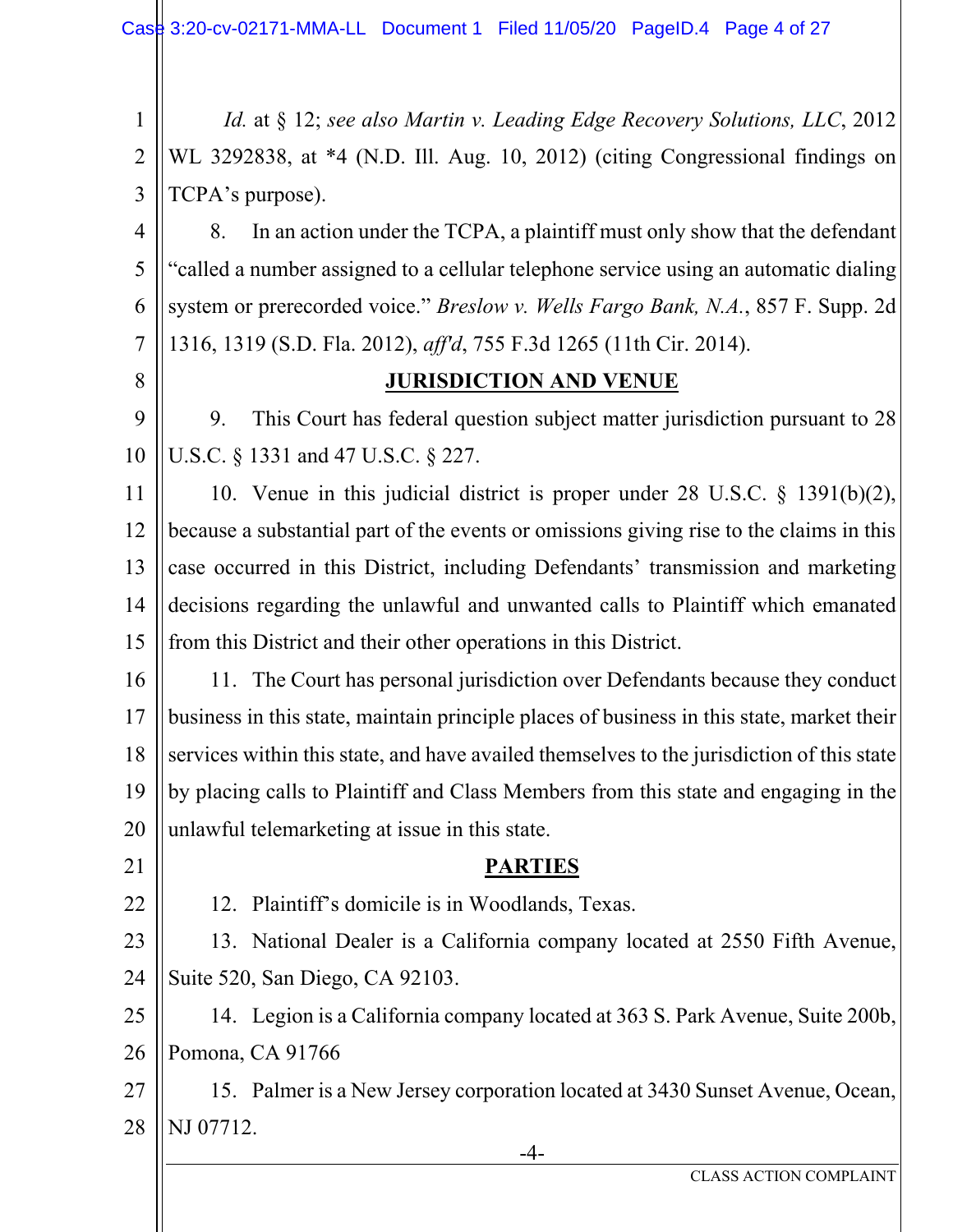1 2 3 4 5 6 16. Defendants, directly, individual, jointly, and/or in concert with each other, or through other persons, entities or agents acting on their behalf, created, approved, conspired to, agreed to, contributed to, authorized, assisted with, ratified, and/or otherwise caused all of the wrongful acts and omissions, including the dissemination of the unsolicited calls that are the subject matter of this Complaint.

### **FACTUAL ALLEGATIONS**

7 8 17. At all times relevant, Plaintiff, and at all times mentioned herein was, a "person" as defined by 47 U.S.C.  $\S$  153 (39).

9 10 18. Plaintiff registered her personal cell phone number ending in 4182 on the National Do-Not-Call Registry on or about June 23, 2011.

11 12 13 19. Defendants, National Dealer and Legion are citizens of the State of California, and at all times mentioned herein were corporations and "persons," as defined by 47 U.S.C. § 153(39).

14 15 20. At all times relevant Defendants conducted business in the State of California, within this judicial district.

16 17 21. Defendants are companies that engage in the marketing, sale, and finance of vehicle service contracts to consumers across the country.

18 19 20 22. Defendant, National Dealer, is a sales agent, vendor, and/or dealer for the product and services promoted by Defendants through the use of the unlawful telemarketing campaign.

21 22 23 23. Defendant, Legion, is a sales agent, vendor, and/or dealer for the product and services promoted by Defendants through the use of the unlawful telemarketing campaign.

24 25 24. Defendant, Palmer, is the administrator and is the party responsible for administering the benefits of the product and services promoted by Defendants.

26 27 28 25. To increase the sales volume and profits of their vehicle service contracts, Defendants and/or their authorized sales agents repeatedly called thousands of consumers using an automatic telephone dialing system in violation of the TCPA.

-5-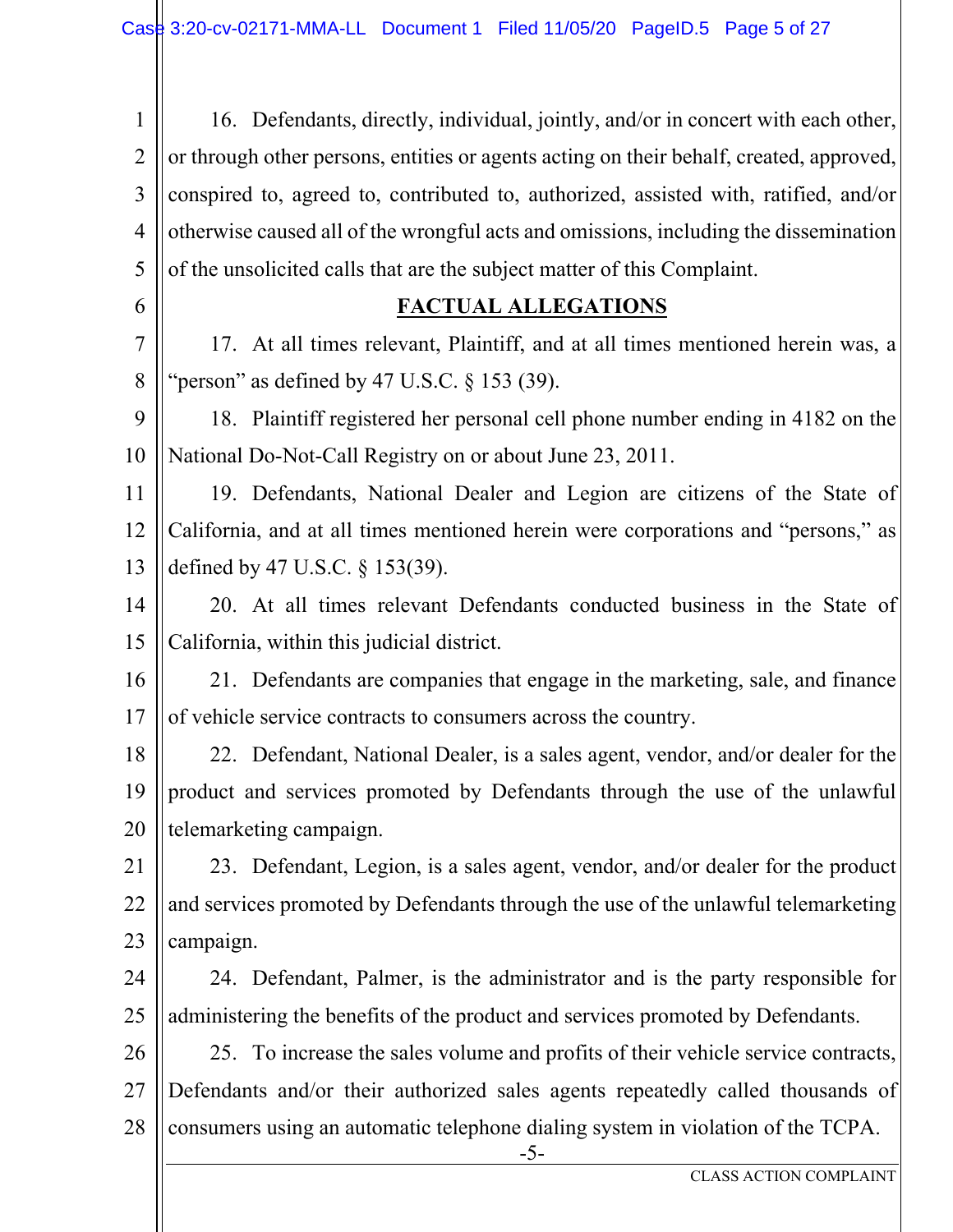- 1 2 3 26. Defendants utilize prerecorded telemarketing calls to market and advertise Defendants' business, including at least thirty-four (34) calls to Plaintiff between approximately August 19, 2019 through October 7, 2020.
- 4

5

6

27. On each call, silence was heard for several seconds, followed by a prerecorded message or artificial voice, and then after waiting for a period of time, eventually was transferred to a live agent.

7 8 9 28. Moreover, Plaintiff knows the calls utilized a pre-recorded message or artificial voice because of the sound of the robot's artificial voice, and the content and sound of the message was always the same.

10 11 12 29. Defendants and/or their authorized sales agents concealed or "spoofed" their actual phone number from Plaintiff and Class Members to trick Plaintiffs and Class Members into answering calls that they believed were from a familiar number.

13 14 15 30. On each of the calls, an agent eventually identified themselves as National Dealer calling to sell and promote Defendants' vehicle service contract product and services.

16 17 31. The calls were transmitted to Plaintiff's personal cell phone number ending in 4182, and within the time period that is relevant to this action.

18 19 20 32. At no time did Plaintiff provide Plaintiff's cellular number to Defendants for the purpose of receiving telemarketing calls, nor did Plaintiff consent to receive such calls in any respect.

21 22 23 33. Plaintiff is the subscriber and a user of the 4182 Number and is financially responsible for phone service to the 4182 Number, including the cellular costs and data usage incurred as a result of the unlawful calls made to Plaintiff by Defendants.

24 25 26 27 34. Through the unsolicited telemarketing calls, Defendants contacted Plaintiff on Plaintiff's personal telephone regarding an unsolicited service using "artificial or pre-recorded voice", as defined and prohibited by 47 U.S.C. §  $227(b)(1)(A)$ .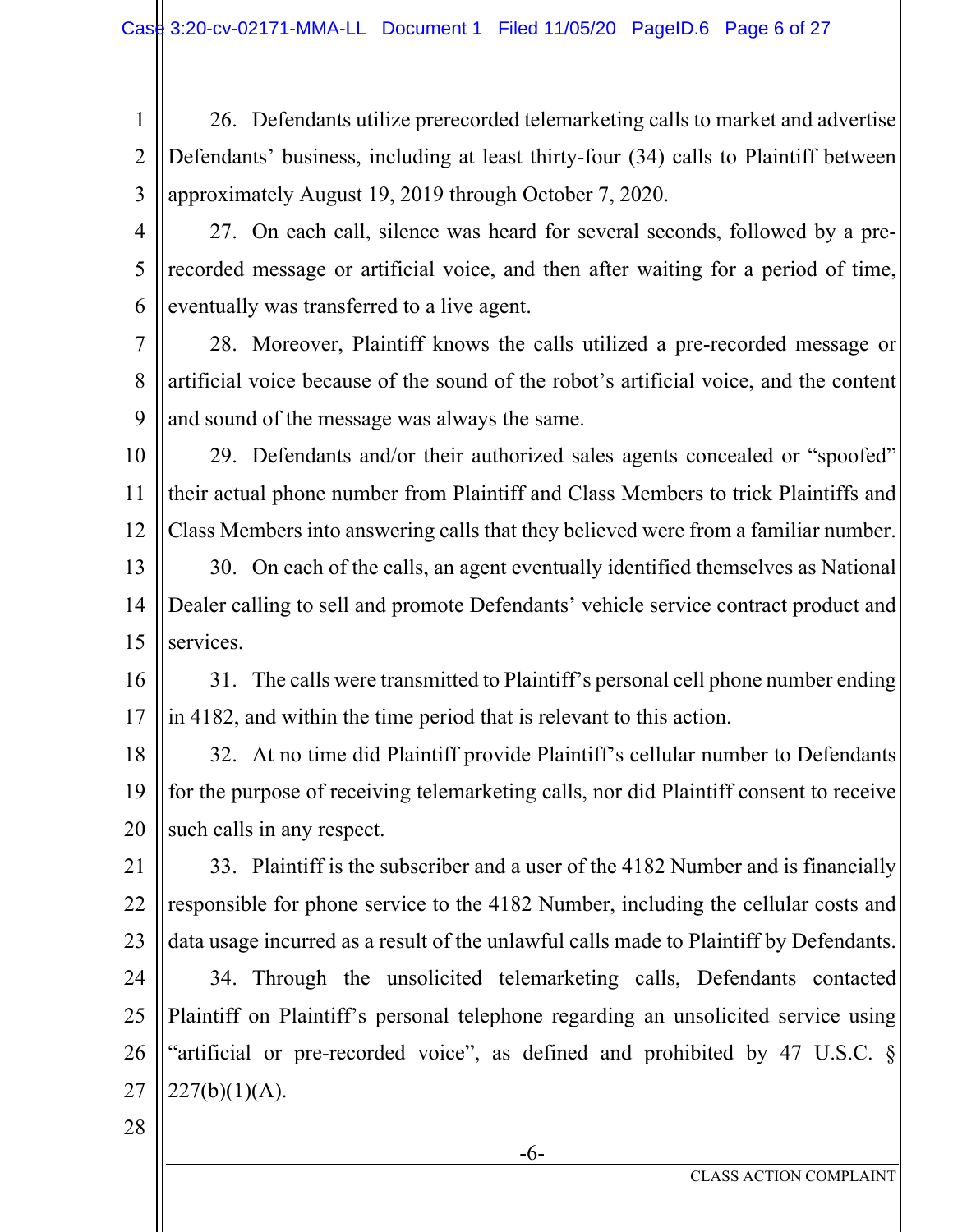1 2 3 35. The content of the calls made to Plaintiff and the Class Members show that they were for the purpose of marketing, advertising, and promoting Defendants' business and services to Plaintiff as part of an overall telemarketing strategy.

4 5 6 36. Defendants placed the calls to Plaintiff and Class Members regardless of whether these individuals had provided express written consent or had registered their phone numbers on the National Do Not Call Registry.

7 8 37. These calls were not for emergency purposes as defined by 47 U.S.C. §  $227(b)(1)(A)(i)$ .

9 10 11 38. Plaintiff did not provide Defendants or their agents prior express consent to receive these messages to her telephone; therefore, the unsolicited messages violated 47 U.S.C. § 227(b)(1).

12 13 14 39. Defendants are and were aware that they are transmitting unsolicited telemarketing calls to Plaintiff and other consumers without their prior express consent.

15 16 17 18 19 20 21 40. Plaintiff was damaged by Defendants' messages. In addition to using Plaintiff's residential cellular data, phone storage, and battery life, her privacy was wrongfully invaded, her seclusion was intruded upon, and Plaintiff has become understandably aggravated with having to deal with the frustration of repeated, unwanted messages, forcing her to divert attention away from her work and other activities. Not only did the receipt of the text messages distract Plaintiff away from her personal activities, Plaintiff was forced to spend time investigating the calls.

-7- 22 23 24 25 26 27 28 41. In order to investigate the companies who were responsible for the unwanted, illegal and unauthorized calls to Plaintiff's phone, Plaintiff purchased a vehicle service contract from Defendants solely to discover their concealed identity. But for Plaintiff's efforts, Defendants' identity would continue to be concealed. Plaintiff promptly rescinded the vehicle service contract upon discovering Defendants' identity. Plaintiff was further damaged because she was required to part with her money and/or spending power in order to obtain the vehicle service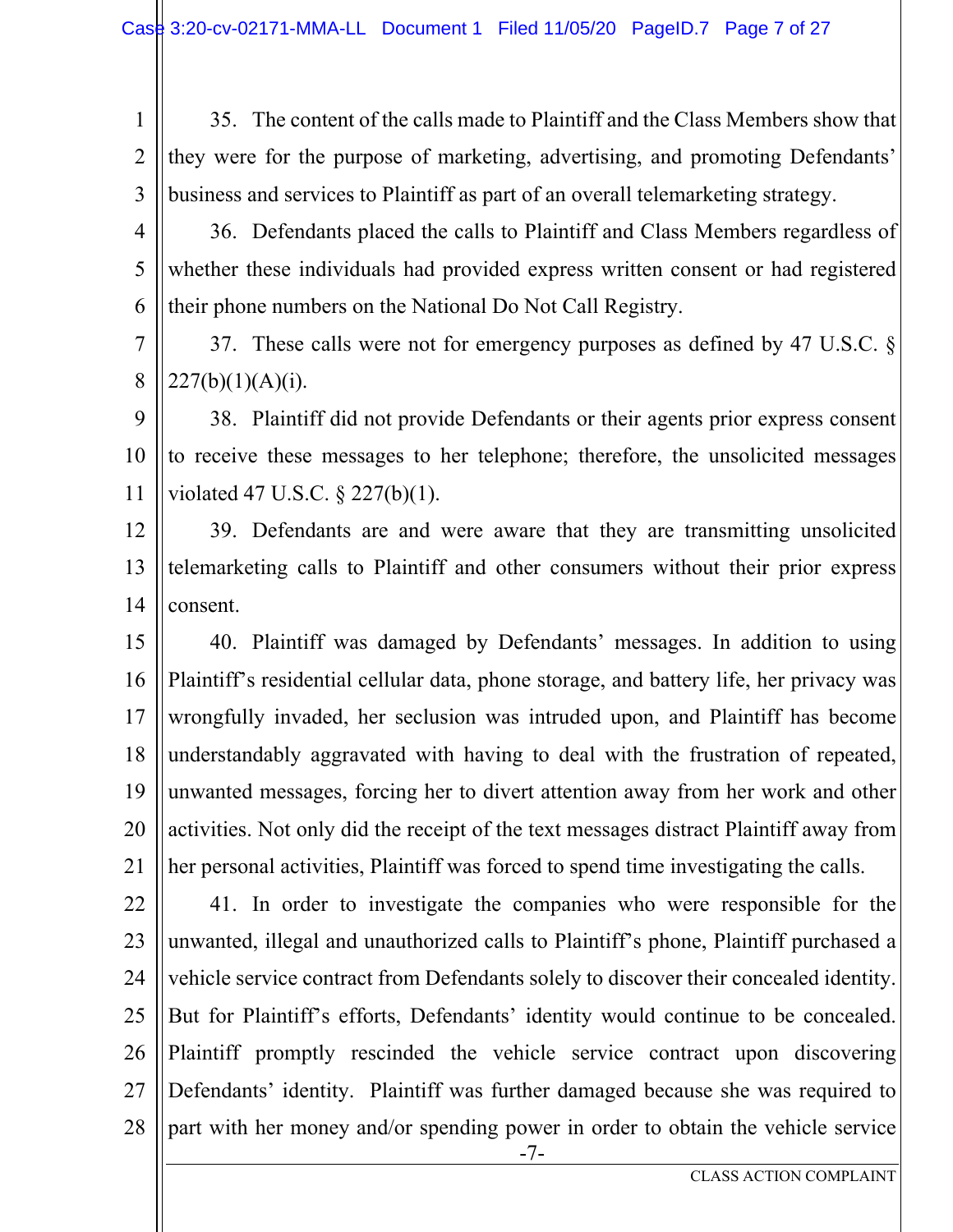-8- CLASS ACTION COMPLAINT 1 2 3 4 5 6 7 8 9 10 11 12 13 14 15 16 17 18 19 20 21 22 23 24 25 26 27 28 contract to discover Defendants' identity, and had to undertake the burdens associated with all efforts to rescind the contract. 42. Plaintiff had no relationship with Defendants prior to these illegal phone calls. **LIABILITY FOR CALLS PLACED BY THIRD PARTIES** 43. To the extent Defendants outsourced their illegal robocalling, they are still liable for calls that violate the TCPA. 44. On May 9, 2013, the FCC determined that this was not a basis for avoiding liability within a Declaratory Ruling that held that sellers may not avoid liability by outsourcing telemarketing: [A]llowing the seller to avoid potential liability by outsourcing its telemarketing activities to unsupervised third parties would leave consumers in many cases without an effective remedy for telemarketing intrusions. This would particularly be so if the telemarketers were judgment proof, unidentifiable, or located outside of the United States, as is often the case. Even where third-party telemarketers are identifiable, solvent, and amenable to judgment limiting liability to the telemarketer that physically places the call would make enforcement in many cases substantially more expensive and less efficient, since consumers (or law enforcement agencies) would be required to sue each marketer separately in order to obtain relief. As the FTC noted, because "[s]ellers may have thousands of "independent" marketers, suing one or a few of them is unlikely to make a substantive difference for consumer privacy. *May 2013 FCC Ruling*, 28 FCC Rcd at 6588 (¶37) (internal citations omitted). 45. Moreover, the May 2013 FCC Ruling rejected a narrow view of TCPA liability, including the assertion that a seller's liability requires a finding of formal actual agency and immediate direction and control over third parties who place a telemarketing call. Id. at 6587 n. 107. 46. The May 2013 FCC Ruling states that called parties may obtain "evidence of these kinds of relationships… through discovery, if they are not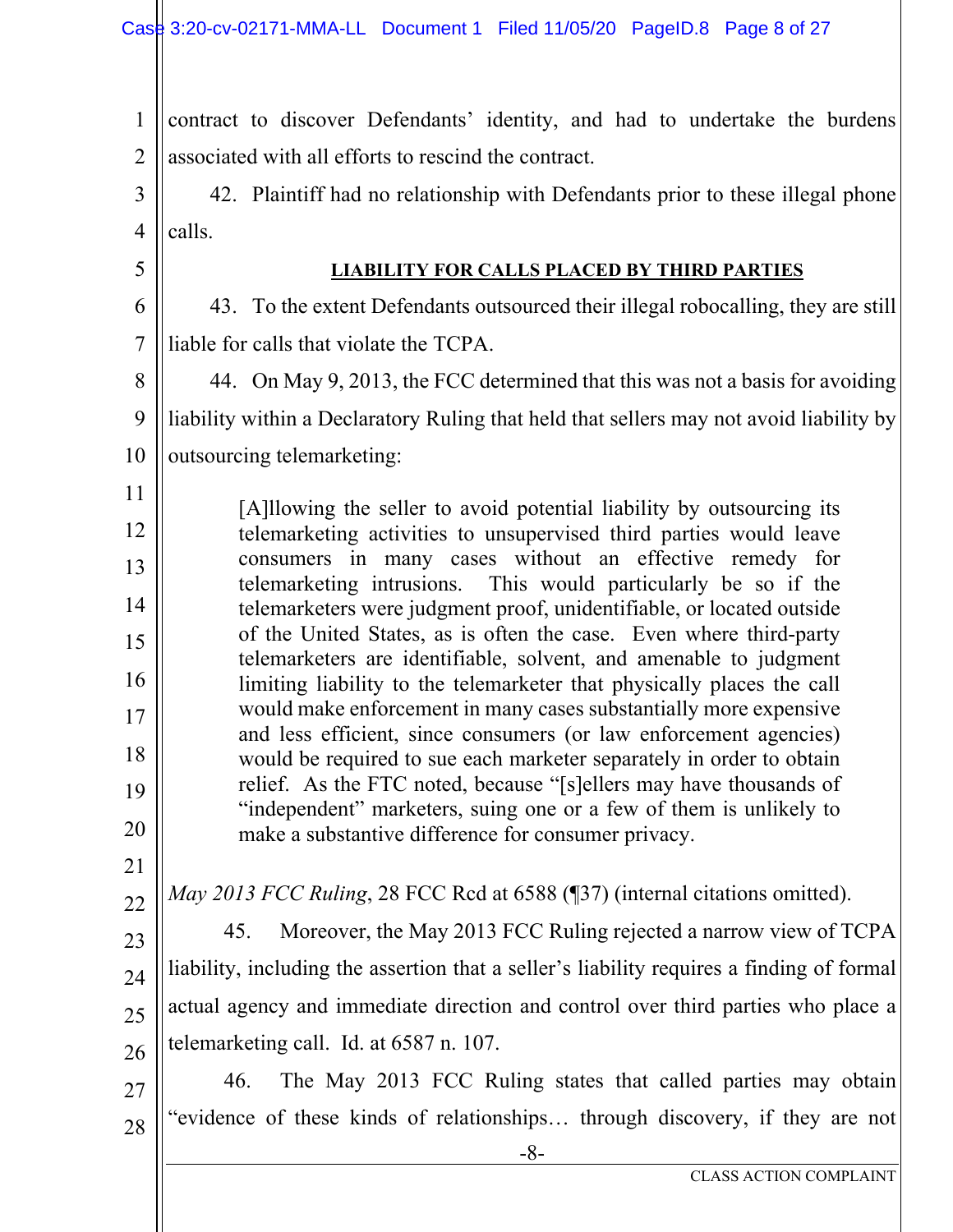1 2 3 4 5 independently privy to such information." Id. at 6592-593 (¶46). Moreover, evidence of circumstances pointing to apparent authority on behalf of the telemarketer "should be sufficient to place upon the seller the burden of demonstrating that a reasonable consumer would not sensibly assume that the telemarketer was acting as the seller's authorized agent." Id. at 6593 (¶46).

6

7 8 9 10 47. Even if Defendants did not personally place the TCPA-violating calls, Defendants are still liable for the telemarketers' actions if they took steps to cause or approve the calls to be made, or if the calls were made pursuant to the Defendants' actual authority, apparent authority and/or ratification of the calls, and because they were acting as a joint enterprise or in concert with each other.

11 12 13 14 15 48. Defendants authorized their telemarketers to generate prospective customers. Defendants' utilized a systematic telemarketing campaign whereby robocalls were placed in a seamless process to make it appear to Plaintiff and Class Members that Defendants were calling them directly from Defendants' the telemarketing department.

16 17 49. Defendants hired, permitted, and enjoyed the benefits of the mass robocalling.

18 19 20 21 22 50. The FCC has explained that its "rules generally establish that the party on whose behalf a solicitation is made bears ultimate responsibility for any violations." See In re Rules & Regulations Implementing the TCPA, CC Docket No. 92-90, Memorandum Opinion and Order, 10 FCC Rcd 12391, 12397 (13) (1995).

23 24 25 51. The FCC stated within their January 4, 2008 ruling, that a company on whose behalf a telephone call is made bears the ultimate responsibility for any violations.

26 27 52. The May 2013 FCC Ruling held that, even in the absence of evidence of a formal contractual relationship between the seller and the telemarketer, a seller is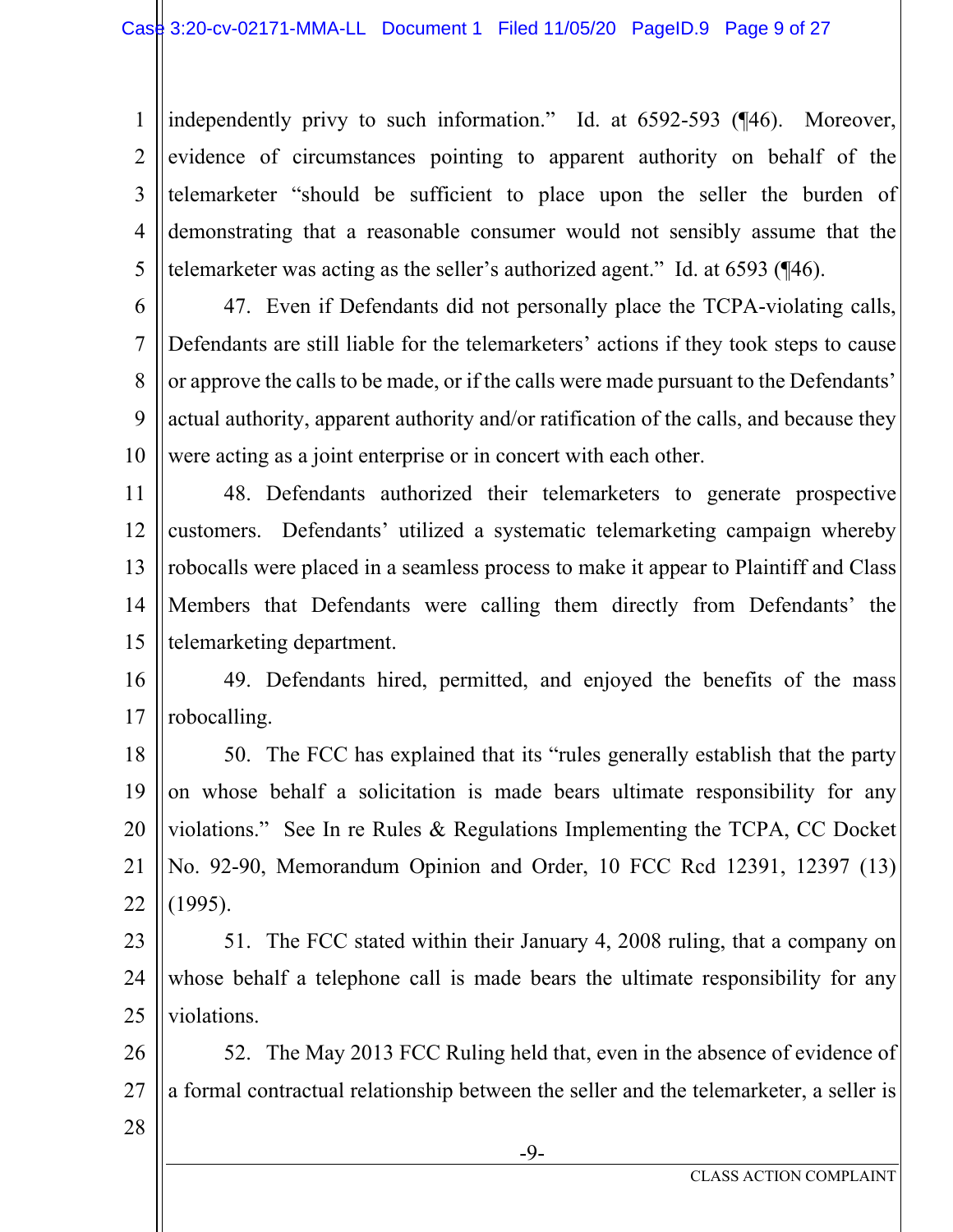-10- 1 2 3 4 5 6 7 8 9 10 11 12 13 14 15 16 17 18 19 20 21 22 23 24 25 26 27 28 liable for telemarketing calls if the telemarketer "has apparent (if not actual) authority" to make the calls. 28 FCC Rcd at 6586 (34). 53. Defendants requested and sought from its telemarketers to solicit particular target customer profiles on a mass scale. 54. Defendants specified the criteria of potential customers that would be most profitable for Defendants to sell to after they had been robocalled. 55. Defendants integrated their systems with their marketers so they could access the records of people with whom they executed contracts. 56. On information and belief, Defendants had access to the sales and customers generated by the illegal robocalling at issue in this case. 57. The May 2013 FCC Ruling also clarifies circumstances under which a telemarketer has apparent authority. 58. Defendants authorized their marketers to generate prospective customers for them. 59. Plaintiff reasonably believed that telemarketers who called her had received permission and instructions to conduct activity on behalf of Defendants. 60. Further, Defendants ratified the unlawful calls by knowingly accepting business that originated through illegal robocalls. 61. Despite being on notice of frequent violations, Defendants continue to work with companies that perform illegal robocalling. 62. By accepting these contacts and relying on them to execute contracts, Defendants "manifest[ed] assent or otherwise consent[ed]... to act" on behalf of its telemarketers , as described in the Restatement (Third) of Agency. 63. Defendants further ratified the TCPA violations by knowingly accepting the benefit of large volume of sales, despite that these sales were generated illegally. 64. Defendants took advantage of the violations by having their salespeople solicit the prospective customers while turning a blind eye to the way the potential customer was identified.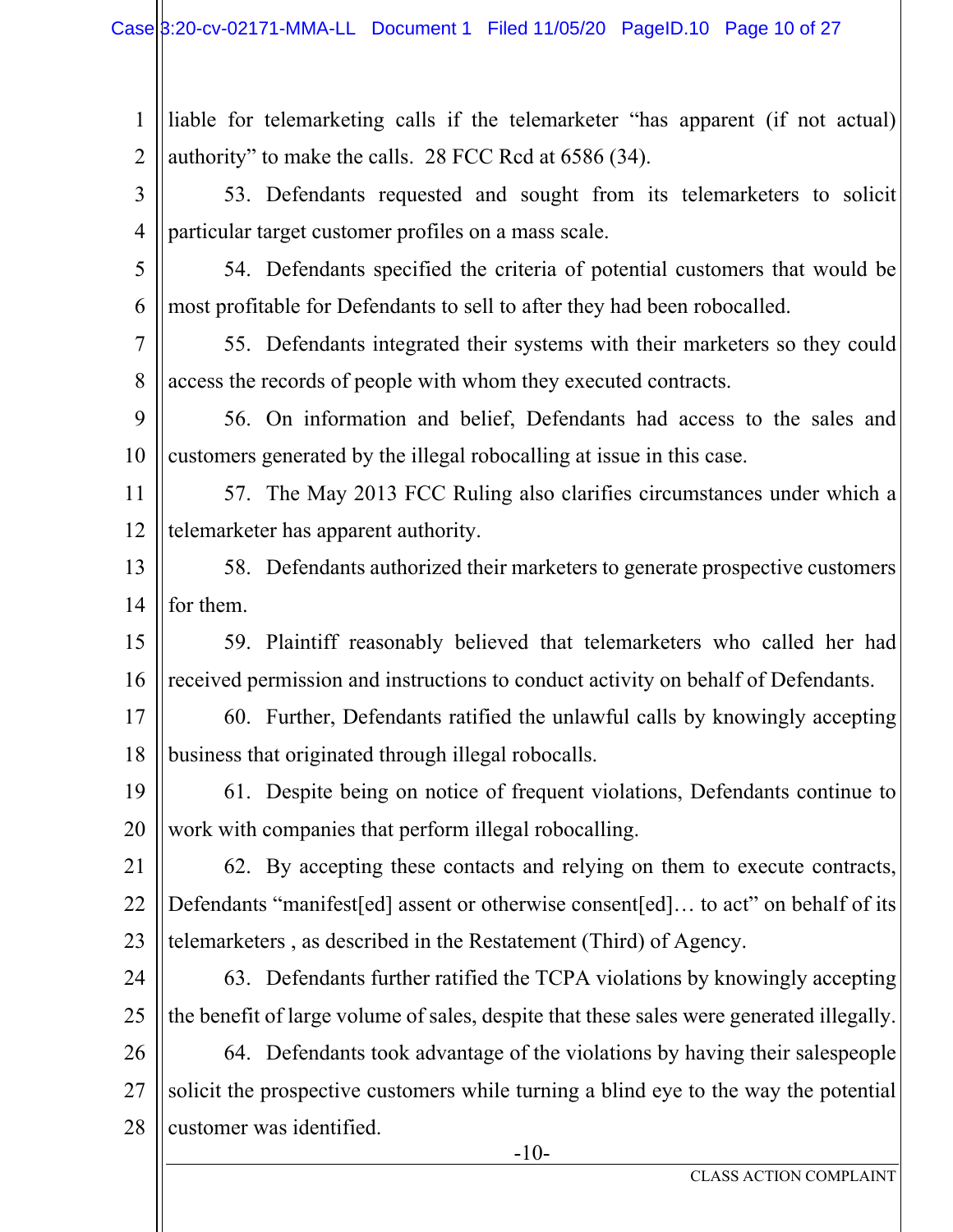1 2 3 4 5 6 7 8 9 10 11 12 13 14 15 16 17 18 19 20 21 22 23 24 25 26 27 28 **CLASS ACTION ALLEGATIONS**  65. Plaintiff brings this class action under Rule 23(a),(b)(2), and(b)(3) of the Federal Rules of Civil Procedure on behalf of herself and of a similarly situated "Class" or "Class Members" defined as: **No Consent Class:** All persons in the United States who, within the four (4) years prior to the filing of this Complaint received a call containing a pre-recorded message or artificial voice from Defendants or anyone on Defendants' behalf, to said person's personal telephone number, advertising Defendants' services, without the recipients' prior express written consent in violation of the TCPA. **Do Not Call Registry Class:** All people in the United States who from four years prior to the filing of this action (1) were called by or on behalf of Defendants; (2) more than one time within any 12-month period; (3) where the person's telephone number had been listed on the National Do Not Call Registry for at least thirty days; (4) for the purpose of selling Defendants' products and services; and (5) for whom Defendants claim (a) it did not obtain prior express written consent, or (b) it obtained prior express written consent in the same manner as Defendant claims it supposedly obtained prior express written consent to call the Plaintiff. 66. Excluded from the Class are Defendants, and any subsidiary or affiliate of Defendants, and the directors, officers and employees of Defendants or their subsidiaries or affiliates, and members of the federal judiciary. 67. This action has been brought and may properly be maintained as a class action against Defendants pursuant to Rule 23 of the Federal Rules of Civil Procedure because there is a well-defined community of interest in the litigation and the proposed Class is easily ascertainable. Plaintiff reserves the right to amend the Class definition if discovery and further investigation reveal that any Class should be expanded or otherwise modified. 68. **Numerosity**: At this time, Plaintiff does not know the exact number of Class Members, but among other things, given the nature of the claims and that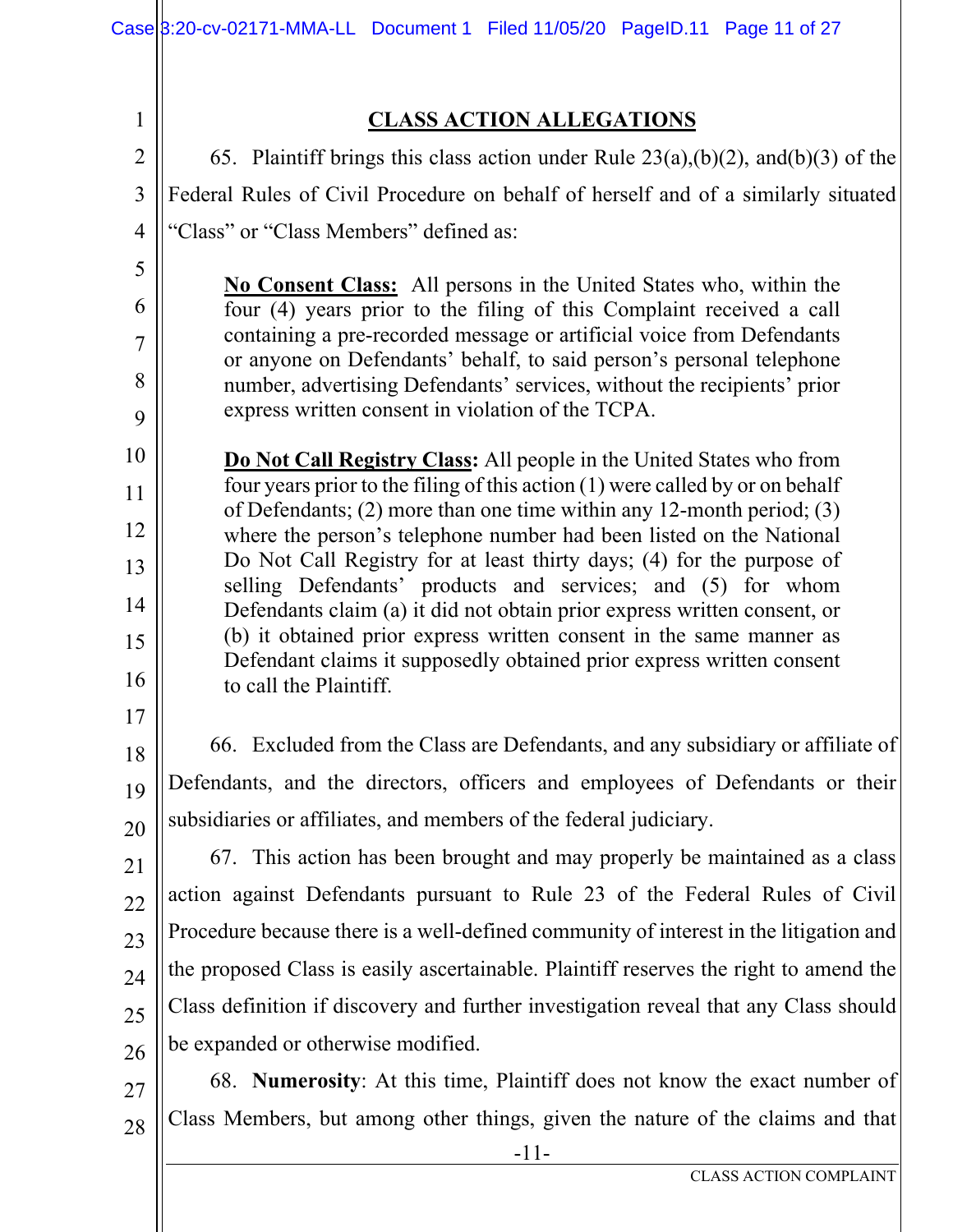1 2 3 4 5 6 7 Defendant's conduct consisted of standardized SPAM campaign calls placed to cellular telephone numbers, Plaintiff believes, at a minimum, there are greater than forty (40) Class Members. Plaintiff believes that the Class is so numerous that joinder of all members of the Class is impracticable and the disposition of their claims in a class action rather than incremental individual actions will benefit the Parties and the Court by eliminating the possibility of inconsistent or varying adjudications of individual actions.

8 9 10 69. Upon information and belief, a more precise Class size and the identities of the individual members thereof are ascertainable through Defendant's records, including, but not limited to Defendant's calls and marketing records.

11 12 13 14 15 70. Members of the Class may additionally or alternatively be notified of the pendency of this action by techniques and forms commonly used in class actions, such as by published notice, e-mail notice, website notice, fax notice, first class mail, or combinations thereof, or by other methods suitable to this class and deemed necessary and/or appropriate by the Court.

- 16 17 18 19 20 21 71. **Existence and Predominance of Common Questions of Fact and Law**: There is a well-defined community of common questions of fact and law affecting the Plaintiff and members of the Class. Common questions of law and/or fact exist as to all members of the Class and predominate over the questions affecting individual Class members. These common legal and/or factual questions include, but are not limited to, the following:
- 22 23

24

25

26

- a. Whether Plaintiff and Class Members registered a phone number on the National Do Not Call Registry;
- b. Whether, within the four years prior to the filing of this Complaint, Defendants or their agents called (other than a message made for emergency purposes or made with the prior express consent of the called party) to a Class member using a pre-recorded message or
- 28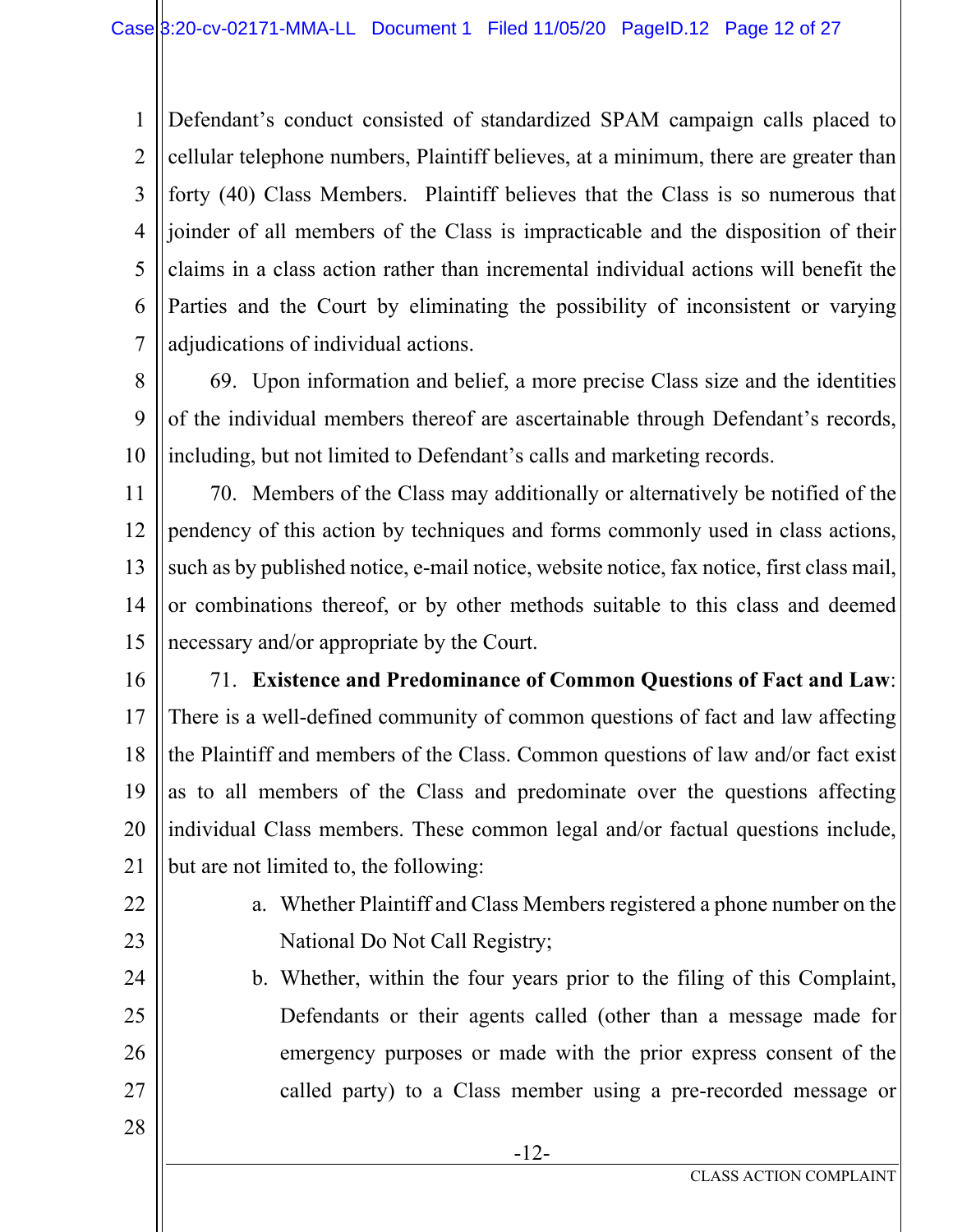| 1              | artificial voice to any telephone number assigned to a cellular phone             |  |  |  |
|----------------|-----------------------------------------------------------------------------------|--|--|--|
| $\overline{2}$ | service;                                                                          |  |  |  |
| 3              | c. How Defendants obtained the numbers of Plaintiff and Class members;            |  |  |  |
| 4              | d. Whether Defendants called Plaintiff and Class Members using                    |  |  |  |
| 5              | prerecorded messages or artificial voice;                                         |  |  |  |
| 6              | e. Whether Defendants engaged in telemarketing when they initiated the            |  |  |  |
| 7              | calls which are the subject of this lawsuit;                                      |  |  |  |
| 8              | f. Whether the calls made to Plaintiff and Class Members violate the              |  |  |  |
| 9              | TCPA and its regulations;                                                         |  |  |  |
| 10             | g. Whether Defendants willfully or knowingly violated the TCPA or the             |  |  |  |
| 11             | rules prescribed under it;                                                        |  |  |  |
| 12             | h. Whether Plaintiff and the members of the Class are entitled to statutory       |  |  |  |
| 13             | damages, treble damages, and attorney fees and costs for Defendants'              |  |  |  |
| 14             | acts and conduct;                                                                 |  |  |  |
| 15             | i. Whether Plaintiff and members of the Class are entitled to a permanent         |  |  |  |
| 16             | injunction enjoining Defendants from continuing to engage in its                  |  |  |  |
| 17             | unlawful conduct; and                                                             |  |  |  |
| 18             | Whether Plaintiff and the Class are entitled to any other relief.<br>1.           |  |  |  |
| 19             | 72. One or more questions or issues of law and/or fact regarding Defendants'      |  |  |  |
| 20             | liability are common to all Class Members and predominate over any individual     |  |  |  |
| 21             | issues that may exist and may serve as a basis for class certification under Rule |  |  |  |
| 22             | $23(c)(4)$ .                                                                      |  |  |  |
| 23             | 73. Typicality: Plaintiff's claims are typical of the claims of the members of    |  |  |  |
| 24             | the Class. The claims of the Plaintiff and members of the Class are based on the  |  |  |  |
| 25             | same legal theories and arise from the same course of conduct that violates the   |  |  |  |
| 26             | TCPA.                                                                             |  |  |  |
| 27             |                                                                                   |  |  |  |
| 28             |                                                                                   |  |  |  |
|                | $-13-$<br><b>CLASS ACTION COMPLAINT</b>                                           |  |  |  |
|                |                                                                                   |  |  |  |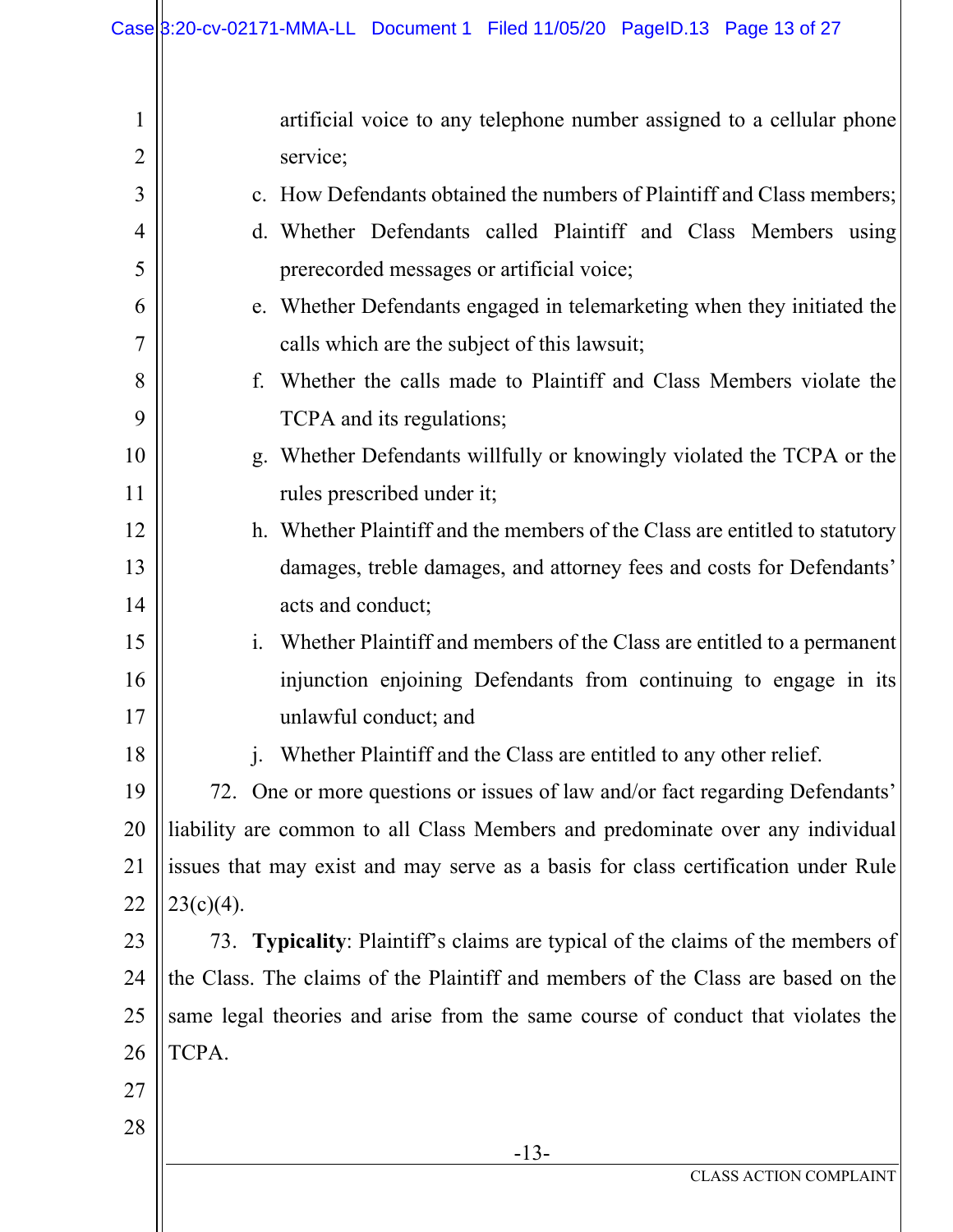- 1 2 3 74. Plaintiff and members of the Class each received at least one telephone call, advertising the Defendants' products or services, which Defendants placed or caused to be placed to Plaintiff and the members of the Class.
- 4 5 6 7 8 9 75. **Adequacy of Representation:** Plaintiff is an adequate representative of the Class because Plaintiff's interests do not conflict with the interests of the members of the Class. Plaintiff will fairly, adequately and vigorously represent and protect the interests of the members of the Class and has no interests antagonistic to the members of the Class. Plaintiff has retained counsel competent and experienced in litigation in the federal courts, TCPA litigation, and class action litigation.

10 11 12 13 14 15 16 17 18 19 20 21 22 23 24 25 26 76. **Superiority**: A class action is superior to other available means for the fair and efficient adjudication of the claims of the Class. While the aggregate damages which may be awarded to the members of the Class are likely to be substantial, the damages suffered by individual members of the Class are relatively small. As a result, the expense and burden of individual litigation makes it economically infeasible and procedurally impracticable for each member of the Class to individually seek redress for the wrongs done to them. Plaintiff does not know of any other litigation concerning this controversy already commenced against Defendants by any member of the Class. The likelihood of the individual members of the Class prosecuting separate claims is remote. Individualized litigation would also present the potential for varying, inconsistent or contradictory judgments, and would increase the delay and expense to all parties and the court system resulting from multiple trials of the same factual issues. In contrast, the conduct of this matter as a class action presents fewer management difficulties, conserves the resources of the parties and the court system, and would protect the rights of each member of the Class. Plaintiff knows of no difficulty to be encountered in the management of this action that would preclude its maintenance as a class action.

-14- 27 28 77. **Class-Wide Injunctive Relief and Rule 23(b)(2):** Moreover, as an alternative to or in addition to certification of the Class under Rule 23(b)(3), class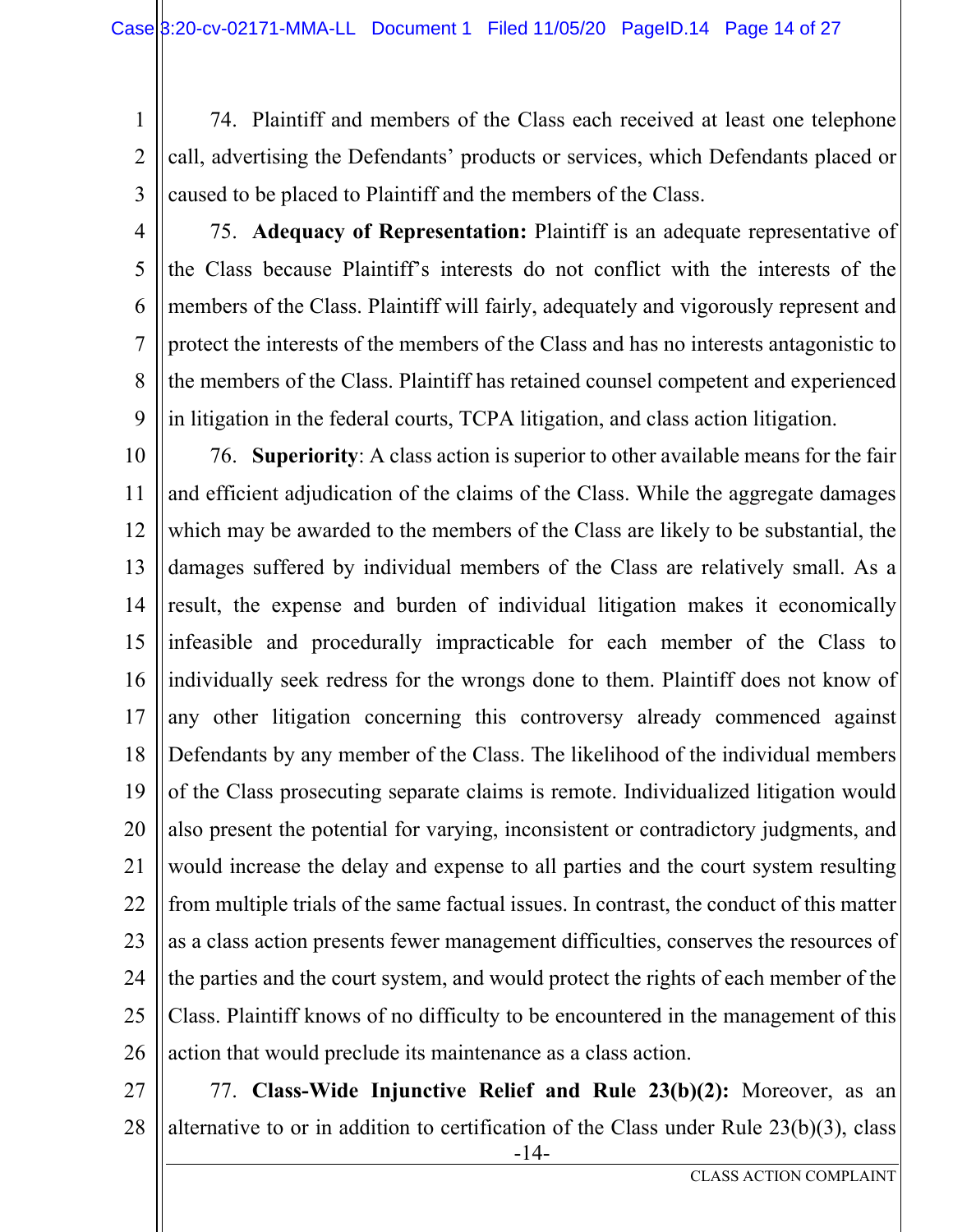1 2 3 4 5 6 7 8 certification is warranted under Rule 23(b)(2) because Defendants have acted on grounds generally applicable to Plaintiff and members of Class, thereby making appropriate final injunctive relief with respect to Plaintiff and Class Members as a whole. Plaintiff seeks injunctive relief on behalf of Class Members on grounds generally applicable to the entire Class in order to enjoin and prevent Defendants' ongoing violations of the TCPA, and to order Defendants to provide notice to them of their rights under the TCPA to statutory damages and to be free from unwanted calls.

#### 10 11 **COUNT I VIOLATIONS OF THE TELEPHONE CONSUMER PROTECTION ACT 47 U.S.C. § 227(b)**

9

21

22

23

24

25

12 13 14 15 16 17 **(Against National Dealer on Behalf of Plaintiff and the No Consent Class)**  78. Plaintiff incorporates by reference all of the allegations contained in all of the above paragraphs 1 through 77 of this Complaint as though fully stated herein. 79. It is a violation of the TCPA to make "any call (other than a call made for emergency purposes or made with the prior express consent of the called party) using . . . an artificial or pre-recorded voice. . .to any telephone number assigned to a ... cellular telephone service ..." 47 U.S.C.  $\S 227(b)(1)(A)(iii)$ .

18 19 20 80. Defendant, National Dealer – or third parties directed by Defendant – to make non-emergency telephone calls to the cellular telephones of Plaintiff and the other members of the Class defined above using artificial or pre-recorded voice

81. These calls were made without regard to whether or not Defendant National had first obtained express permission from the called party to make such calls. In fact, Defendant National did not have prior express consent to call the cellular phones of Plaintiff and the other members of the putative Class when its calls were made.

26 27 28 82. It is a violation of the TCPA "to initiate any telephone call to any residential telephone line using an artificial or prerecorded voice to deliver a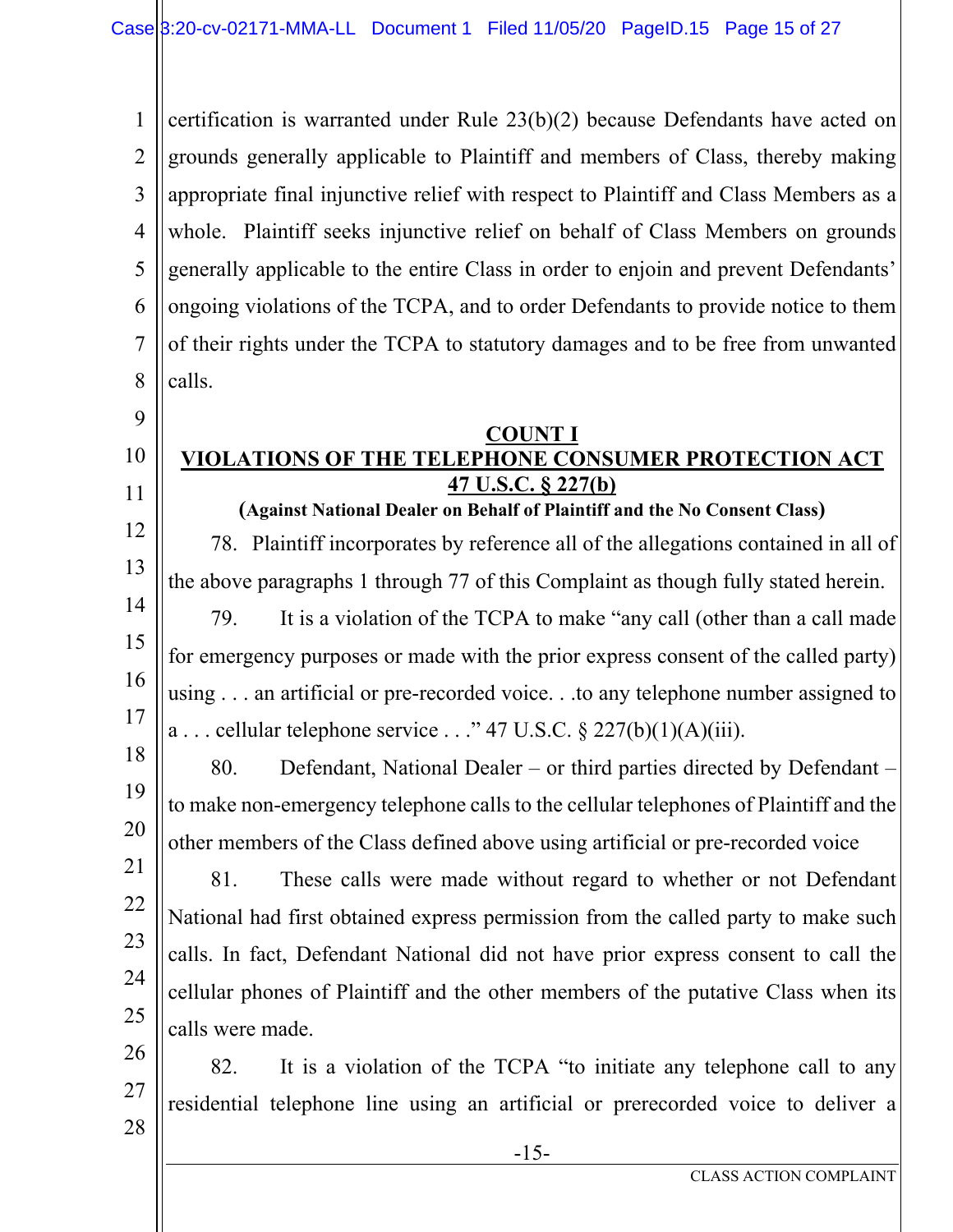1 2 message without the prior consent of the called party, unless the call is initiated for emergency purposes.  $\ldots$ ." 47 U.S.C. 227(b)(1)(B).

3 4 5 83. Defendant National Dealer – or third parties directed by Defendant – used an artificial or prerecorded voice to deliver messages to Plaintiff and other Class Members without prior consent.

6

7 8 9 84. Defendant National Dealer has, therefore, violated Sec. 227(b)(2) of the TCPA by initiating telephone calls while using an artificial or prerecorded voice to deliver non-emergency telephone calls to the cellular phones of Plaintiff and the other members of the putative Class without their prior express written consent.

10 11 12 85. The foregoing acts and omissions of Defendant National Dealer constitutes numerous and multiple violations of the TCPA, including but not limited to each and every one of the above-cited provisions of 47 U.S.C. § 227 et seq.

13 14 15 16 86. As a result of Defendant National Dealer's negligent violations of 47 U.S.C. § 227 et seq., Plaintiff and the Class are entitled to an award of \$500.00 in statutory damages, for each and every violation, pursuant to 47 U.S.C. §  $227(b)(3)(B)$ .

17 18 87. At all relevant times, Defendant National Dealer knew or should have known that its conduct as alleged herein violated the TCPA.

19 20 21 88. Defendant National Dealer knew that it did not have prior express consent to make these calls, and knew or should have known that its conduct was a violation of the TCPA.

22 23 24 25 26 89. Since Defendant National Dealer knew or should have known that Plaintiff and Class Members did not give prior express consent to receive calls using artificial or prerecorded voice, the Court should treble the amount of statutory damages available to Plaintiff and members of the Putative Class pursuant to section 227(b)(3) of the TCPA

-16- 27 28 90. As a result of Defendant National Dealer knowing and/or willful violations of 47 U.S.C. § 227(b), Plaintiff and the Class are entitled to an award of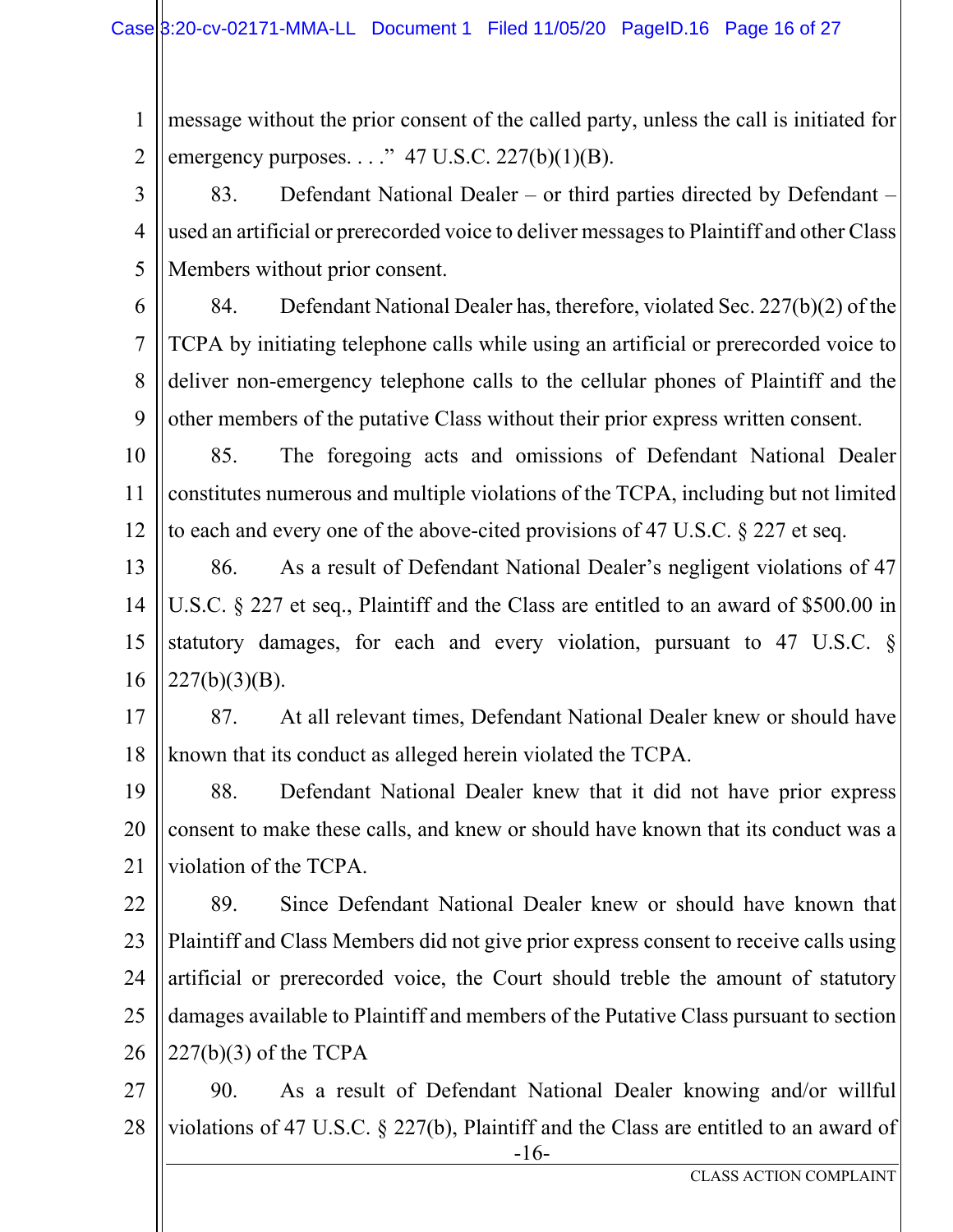1 2 \$1,500.00 in statutory damages, for each and every violation, pursuant to 47 U.S.C.  $§$  227(b)(3)(C).

3 4 91. Plaintiff and the Class are also entitled to and seek injunctive relief prohibiting such conduct in the future.

5 6 7 WHEREFORE, Plaintiff respectfully requests the Court grant Plaintiff and the Class members relief against Defendant, National Dealer, individually and jointly, as set forth in the Prayer for Relief below.

# 8

9

10

#### **COUNT II VIOLATIONS OF THE TELEPHONE CONSUMER PROTECTION ACT**

**47 U.S.C. § 227(b)** 

11 12 13 14 15 16 **(Against Legion on Behalf of Plaintiff and the No Consent Class)**  92. Plaintiff incorporates by reference all of the allegations contained in all of the above paragraphs 1 through 77 of this Complaint as though fully stated herein. It is a violation of the TCPA to make "any call (other than a call made for emergency purposes or made with the prior express consent of the called party) using an artificial or pre-recorded voice to any telephone number assigned to a cellular telephone service  $\ldots$  " 47 U.S.C. § 227(b)(1)(A)(iii).

17 18 19 93. Defendant, Legion – or third parties directed by Defendant – to make non-emergency telephone calls to the cellular telephones of Plaintiff and the other members of the Class defined above using artificial or pre-recorded voice

20 21 22 23 24 94. These calls were made without regard to whether or not Defendant Legion had first obtained express permission from the called party to make such calls. In fact, Defendant Legion did not have prior express consent to call the cellular phones of Plaintiff and the other members of the putative Class when its calls were made.

25 26 27 28 95. It is a violation of the TCPA "to initiate any telephone call to any residential telephone line using an artificial or prerecorded voice to deliver a message without the prior consent of the called party, unless the call is initiated for emergency purposes.  $\ldots$ " 47 U.S.C. 227(b)(1)(B).

-17-

CLASS ACTION COMPLAINT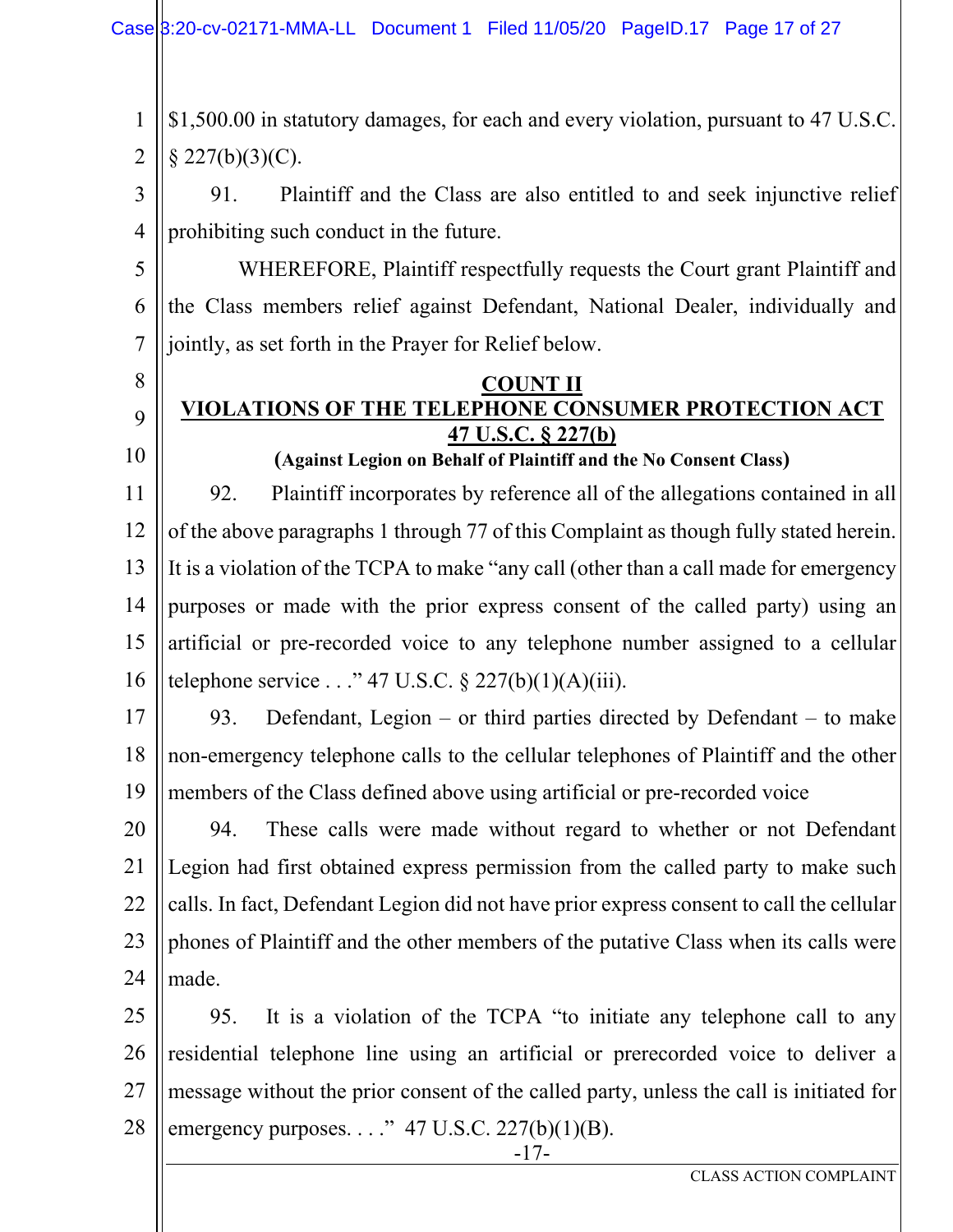1 2 3 96. Defendant Legion – or third parties directed by Defendant – used an artificial or prerecorded voice to deliver messages to Plaintiff and other Class Members without prior consent.

4 5 6 7 97. Defendant Legion has, therefore, violated Sec. 227(b)(2) of the TCPA by initiating telephone calls while using an artificial or prerecorded voice to deliver non-emergency telephone calls to the cellular phones of Plaintiff and the other members of the putative Class without their prior express written consent.

8 9 10 98. The foregoing acts and omissions of Defendant Legion constitute numerous and multiple violations of the TCPA, including but not limited to each and every one of the above-cited provisions of 47 U.S.C. § 227 et seq.

11 12 13 99. As a result of Defendant Legion's negligent violations of 47 U.S.C. § 227 et seq., Plaintiff and the Class are entitled to an award of \$500.00 in statutory damages, for each and every violation, pursuant to 47 U.S.C. § 227(b)(3)(B).

14 15 100. At all relevant times, Defendant Legion knew or should have known that its conduct as alleged herein violated the TCPA.

16 17 18 101. Defendant Legion knew that it did not have prior express consent to make these calls, and knew or should have known that its conduct was a violation of the TCPA.

19 20 21 22 23 102. Since Defendant Legion knew or should have known that Plaintiff and Class Members did not give prior express consent to receive calls using artificial or prerecorded voice, the Court should treble the amount of statutory damages available to Plaintiff and members of the Putative Class pursuant to section 227(b)(3) of the TCPA

24 25 26 27 103. As a result of Defendant Legion knowing and/or willful violations of 47 U.S.C. § 227(b), Plaintiff and the Class are entitled to an award of \$1,500.00 in statutory damages, for each and every violation, pursuant to 47 U.S.C. §  $227(b)(3)(C)$ .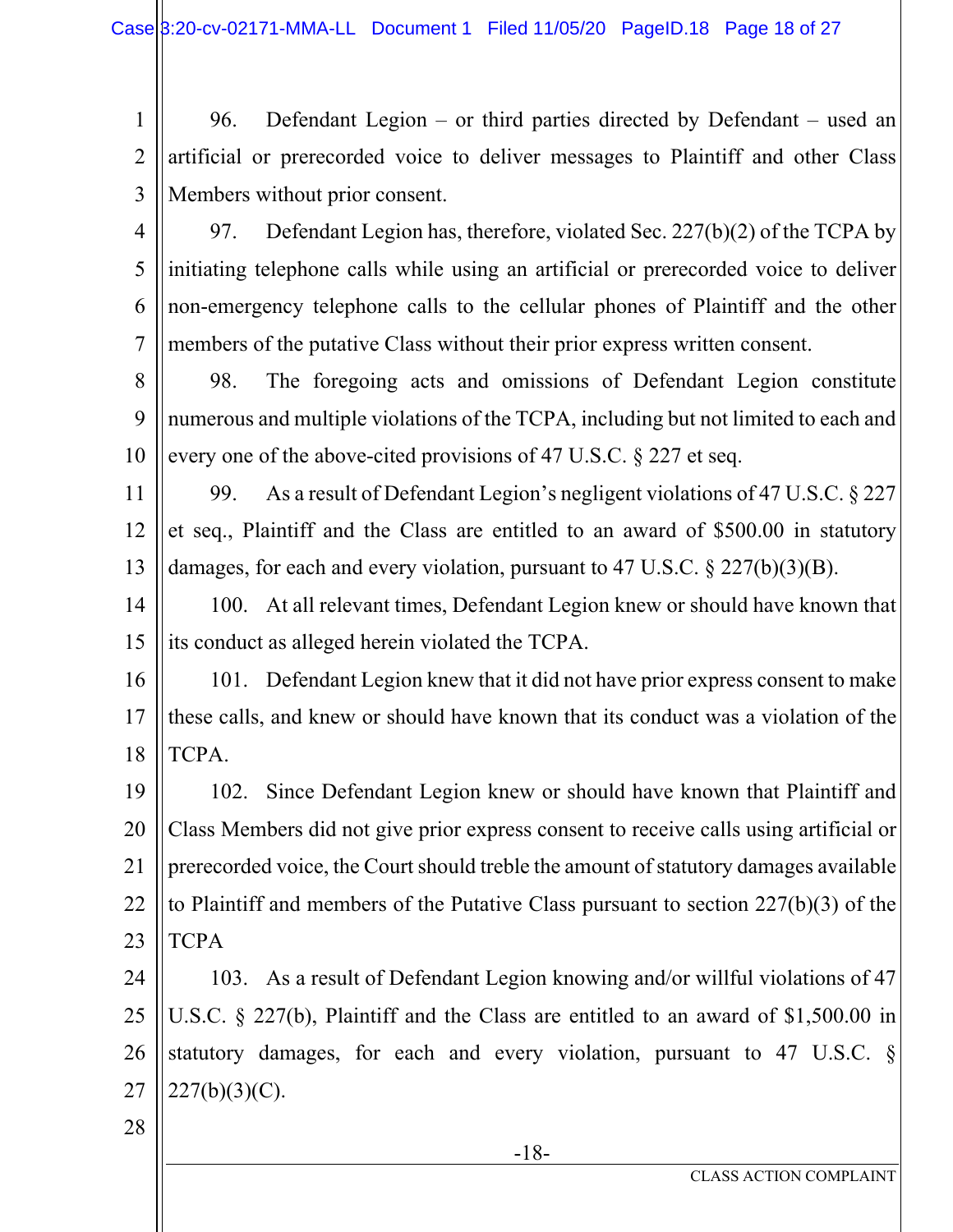1 2 104. Plaintiff and the Class are also entitled to and seek injunctive relief prohibiting such conduct in the future.

3 4 5 WHEREFORE, Plaintiff respectfully requests the Court grant Plaintiff and the Class members relief against Defendant, Legion, individually and jointly, as set forth in the Prayer for Relief below.

#### **COUNT III VIOLATIONS OF THE TELEPHONE CONSUMER PROTECTION ACT 47 U.S.C. § 227(b)**

6

7

8

27

28

**(Against Palmer on Behalf of Plaintiff and the No Consent Class)** 

9 10 11 12 13 14 105. Plaintiff incorporates by reference all of the allegations contained in all of the above paragraphs 1 through 77 of this Complaint as though fully stated herein. 106. It is a violation of the TCPA to make "any call (other than a call made for emergency purposes or made with the prior express consent of the called party) using . . . an artificial or pre-recorded voice. . .to any telephone number assigned to a ... cellular telephone service ..." 47 U.S.C.  $\S 227(b)(1)(A)(iii)$ .

15 16 17 107. Defendant, Palmer – or third parties directed by Defendant – to make non-emergency telephone calls to the cellular telephones of Plaintiff and the other members of the Class defined above using artificial or pre-recorded voice

18 19 20 21 22 108. These calls were made without regard to whether or not Defendant Palmer had first obtained express permission from the called party to make such calls. In fact, Defendant Palmer did not have prior express consent to call the cellular phones of Plaintiff and the other members of the putative Class when its calls were made.

23 24 25 26 109. It is a violation of the TCPA "to initiate any telephone call to any residential telephone line using an artificial or prerecorded voice to deliver a message without the prior consent of the called party, unless the call is initiated for emergency purposes.  $\ldots$ ." 47 U.S.C. 227(b)(1)(B).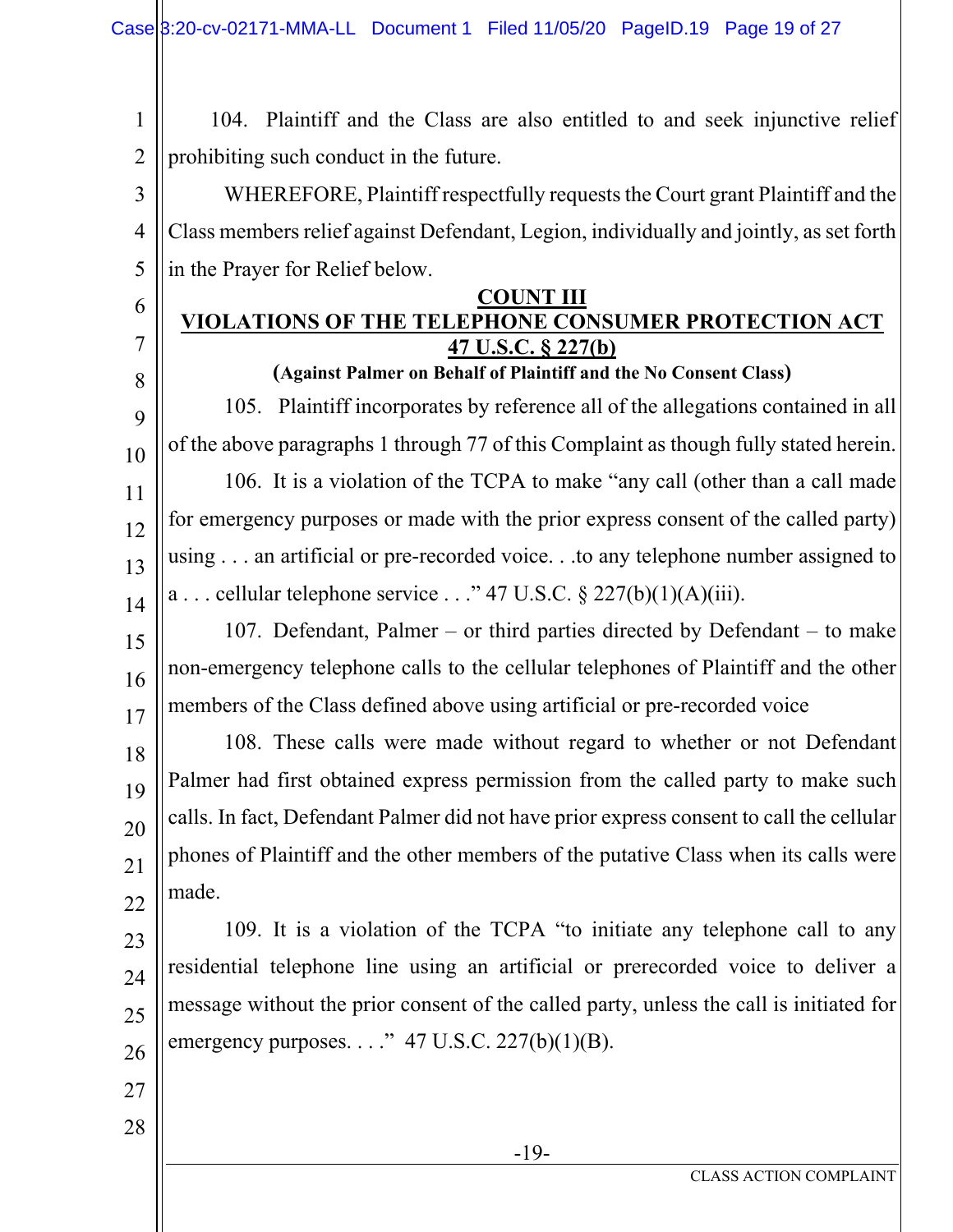1 2 3 110. Defendant Palmer – or third parties directed by Defendant – used an artificial or prerecorded voice to deliver messages to Plaintiff and other Class Members without prior consent.

4 5 6 7 111. Defendant Palmer has, therefore, violated Sec. 227(b)(2) of the TCPA by initiating telephone calls while using an artificial or prerecorded voice to deliver non-emergency telephone calls to the cellular phones of Plaintiff and the other members of the putative Class without their prior express written consent.

8 9 10 112. The foregoing acts and omissions of Defendant Palmer constitutes numerous and multiple violations of the TCPA, including but not limited to each and every one of the above-cited provisions of 47 U.S.C. § 227 et seq.

11 12 13 113. As a result of Defendant Palmer's negligent violations of 47 U.S.C. § 227 et seq., Plaintiff and the Class are entitled to an award of \$500.00 in statutory damages, for each and every violation, pursuant to 47 U.S.C. § 227(b)(3)(B).

14 15 114. At all relevant times, Defendant Palmer knew or should have known that its conduct as alleged herein violated the TCPA.

16 17 18 115. Defendant Palmer knew that it did not have prior express consent to make these calls, and knew or should have known that its conduct was a violation of the TCPA.

19 20 21 22 23 116. Since Defendant Palmer knew or should have known that Plaintiff and Class Members did not give prior express consent to receive calls using artificial or prerecorded voice, the Court should treble the amount of statutory damages available to Plaintiff and members of the Putative Class pursuant to section 227(b)(3) of the **TCPA** 

24 25 26 27 117. As a result of Defendant Palmer knowing and/or willful violations of 47 U.S.C. § 227(b), Plaintiff and the Class are entitled to an award of \$1,500.00 in statutory damages, for each and every violation, pursuant to 47 U.S.C. §  $227(b)(3)(C)$ .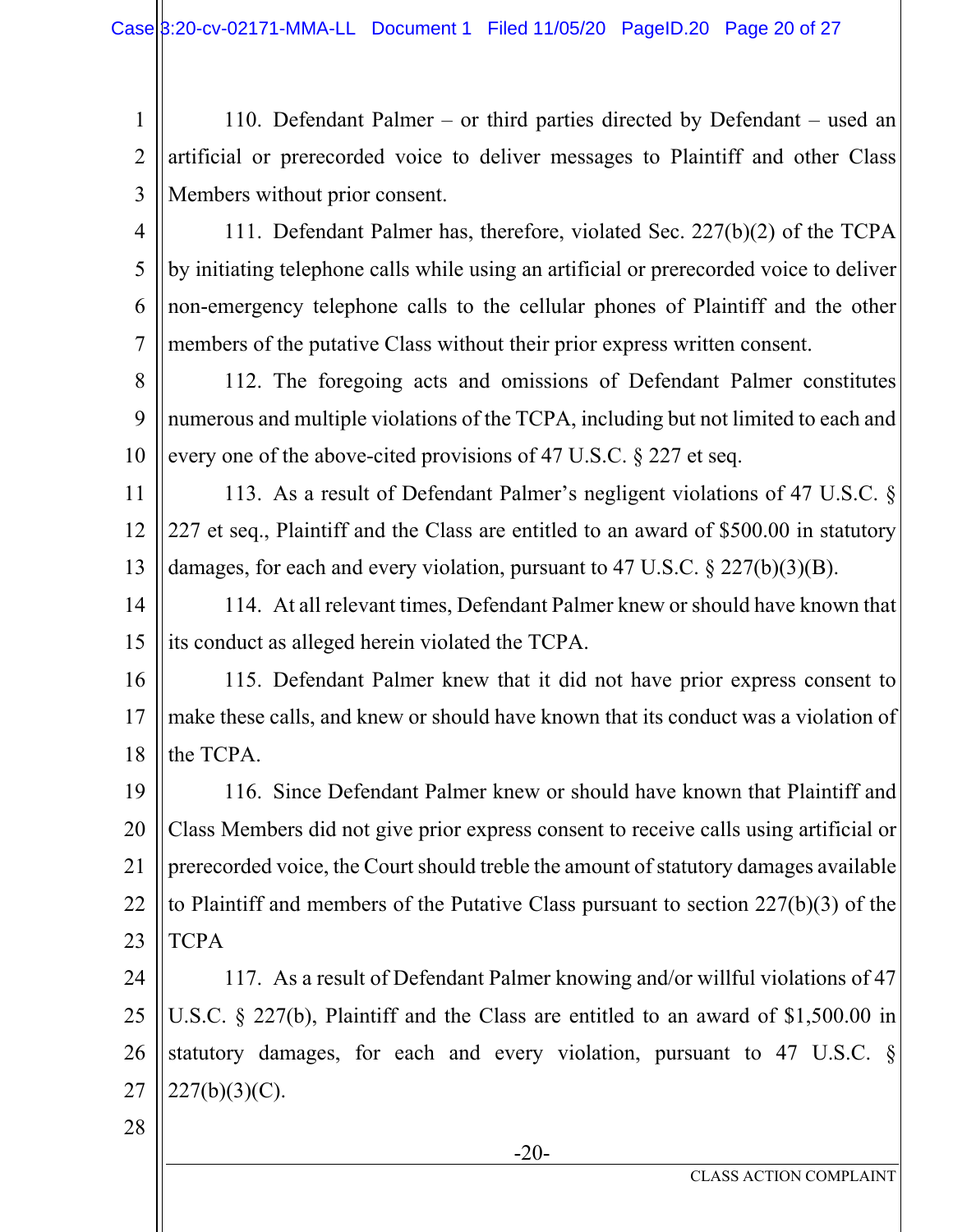1 2 118. Plaintiff and the Class are also entitled to and seek injunctive relief prohibiting such conduct in the future.

3 4 5 WHEREFORE, Plaintiff respectfully requests the Court grant Plaintiff and the Class members relief against Defendant, Palmer, individually and jointly, as set forth in the Prayer for Relief below.

### **COUNT IV VIOLATION OF THE TCPA 47 Against National Dealer on Behalf of Plaintiff and the Do Not Call Registry Class)**

9 10 119. Plaintiff incorporates by reference all of the allegations contained in paragraphs 1 through 77 of this Complaint as though fully stated herein.

11 12 13 14 15 120. The TCPA's implementing regulation, 47 C.F.R. § 64.1200(c), provides that "[n]o person or entity shall initiate any telephone solicitation" to "[a] residential telephone subscriber who has registered his or her telephone number on the national do-not-call registry of persons who do not wish to receive telephone solicitations that is maintained by the federal government."

16 17 18 121. 47 C.F.R. § 64.1200(e), provides that § 64.1200(c) and (d) "are applicable to any person or entity making telephone solicitations or telemarketing calls to wireless telephone numbers."2

19 20 21 22 23 122. 47 C.F.R. § 64.1200(d) further provides that "[n]o person or entity shall initiate any call for telemarketing purposes to a residential telephone subscriber unless such person or entity has instituted procedures for maintaining a list of persons who request not to receive telemarketing calls made by or on behalf of that person or entity."

- 24 25 123. Any "person who has received more than one telephone call within any 12-month period by or on behalf of the same entity in violation of the regulations
- 26

6

7

8

-21- 27 28 2 *Rules and Regulations Implementing the Telephone Consumer Protection Act of 1991*, CG Docket No. 02-278, Report and Order, 18 FCC Rcd 14014 (2003) Available at https://apps.fcc.gov/edocs\_public/attachmatch/FCC-03-153A1.pdf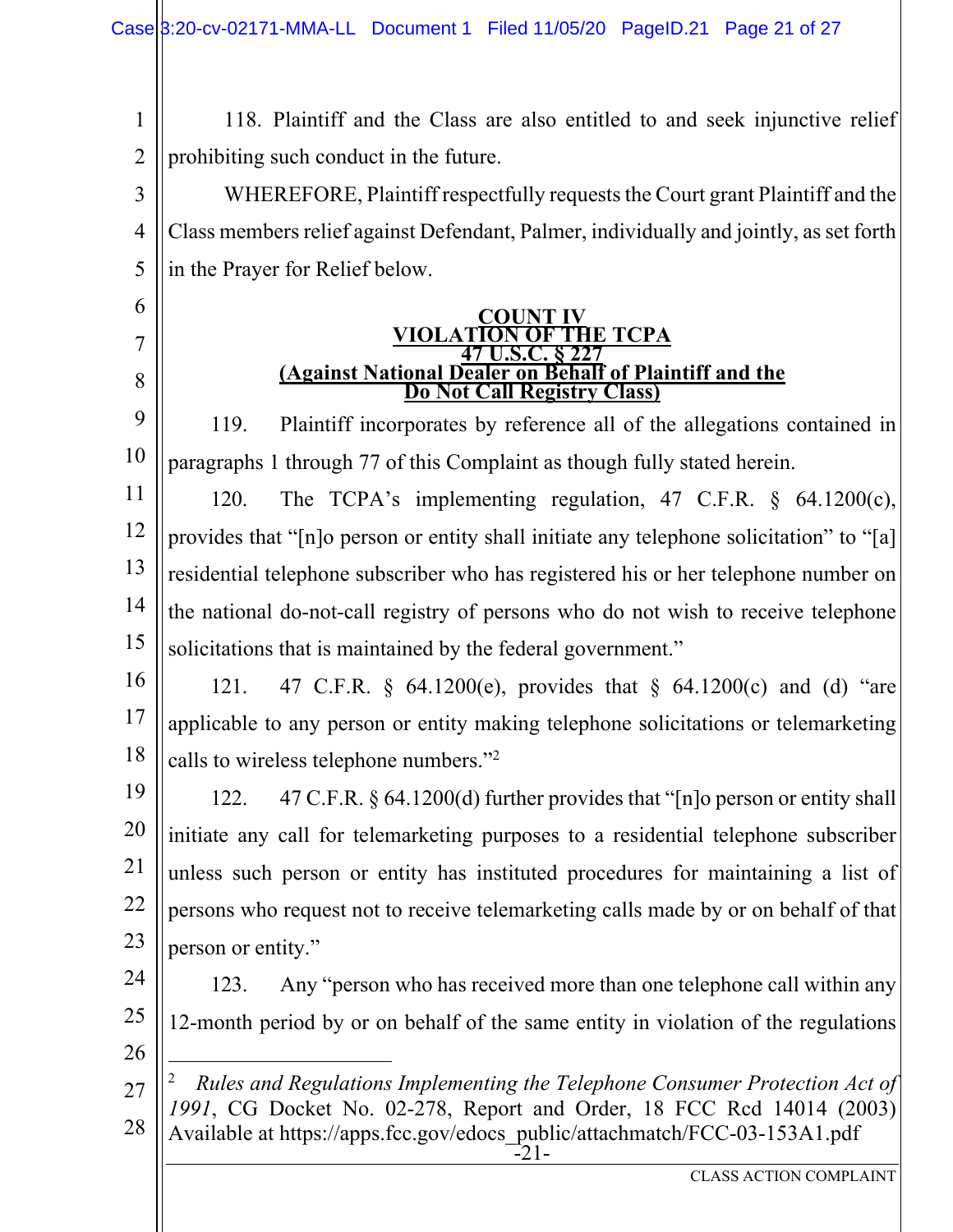1 2 3 4 prescribed under this subsection may" may bring a private action based on a violation of said regulations, which were promulgated to protect telephone subscribers' privacy rights to avoid receiving telephone solicitations to which they object. 47 U.S.C. § 227(c).

5 6 7 8 9 124. Defendant violated 47 C.F.R. § 64.1200(c) by initiating, or causing to be initiated, telephone solicitations to telephone subscribers such as Plaintiff and the Do Not Call Registry Class members who registered their respective telephone numbers on the National Do Not Call Registry, a listing of persons who do not wish to receive telephone solicitations that is maintained by the federal government.

10 11 12 13 125. Defendant violated 47 U.S.C. § 227(c)(5) because Plaintiff and the Do Not Call Registry Class received more than one telephone call in a 12-month period made by or on behalf of Defendant in violation of 47 C.F.R. § 64.1200, as described above.

14 15 16 17 126. As a result of Defendant's conduct as alleged herein, Plaintiff and the Do Not Call Registry Class suffered actual damages and, under section 47 U.S.C. § 227(c), are entitled, *inter alia*, to receive up to \$500 in damages for such violations of 47 C.F.R. § 64.1200.

18 19 20 127. To the extent Defendant's misconduct is determined to be willful and knowing, the Court should, pursuant to 47 U.S.C.  $\S$  227(c)(5), treble the amount of statutory damages recoverable by the members of the Do Not Call Registry Class.

21 22 23 WHEREFORE, Plaintiff respectfully requests the Court grant Plaintiff and the Class relief against Defendant, National Dealer, individually and jointly, as set forth in the Prayer for Relief below.

24

- 25
- 26

27 28 128. Plaintiff incorporates by reference all of the allegations contained in paragraphs 1 through 77 of this Complaint as though fully stated herein.

**COUNT V**<br>**VIOLATION OF TH** 

**47 U.S.** 

-22-

**(Against Legion on Behalf of Plaintiff and the Do Not Call Registry Class)** 

**V OF THE TCPA**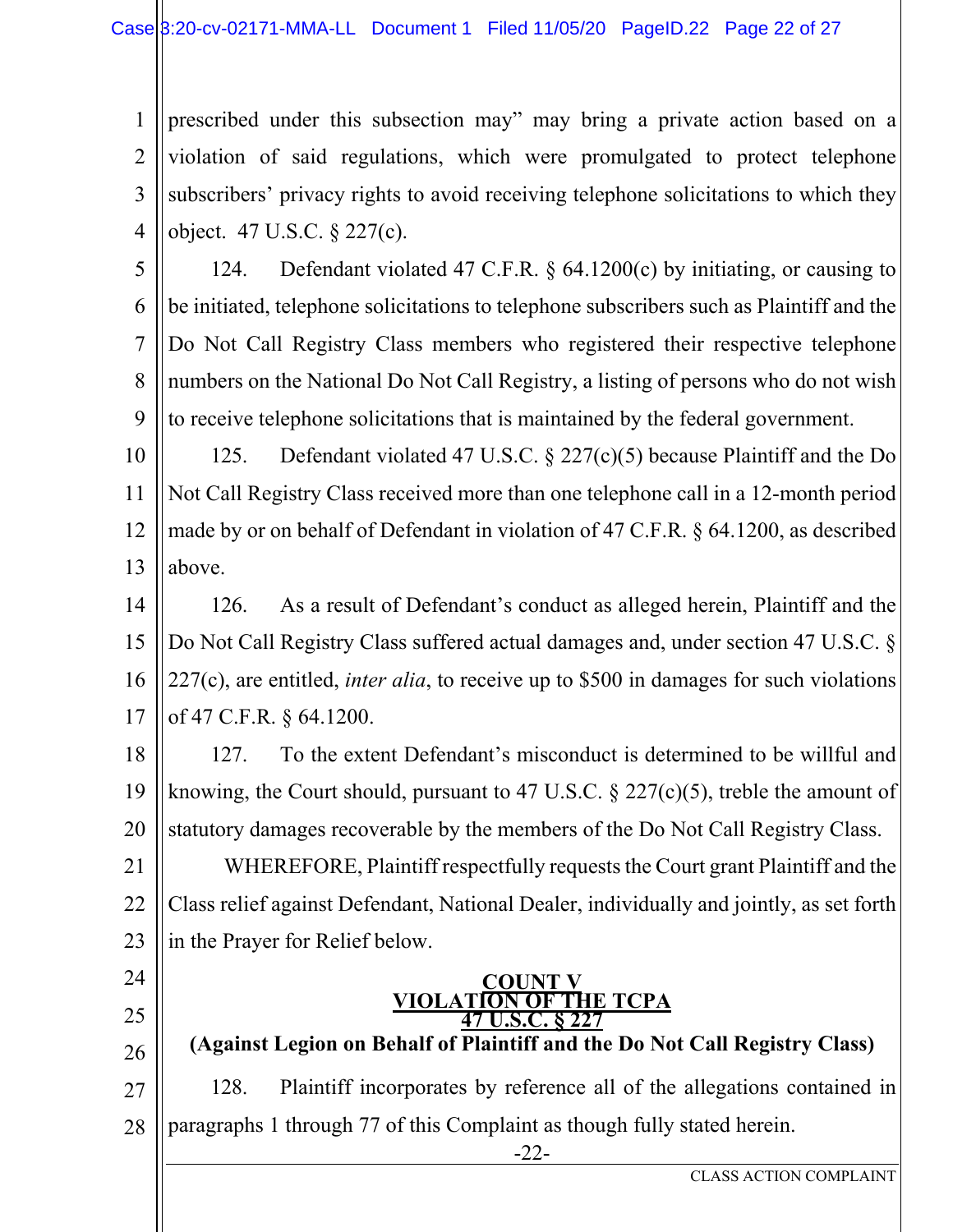1 2 3 4 5 129. The TCPA's implementing regulation, 47 C.F.R. § 64.1200(c), provides that "[n]o person or entity shall initiate any telephone solicitation" to "[a] residential telephone subscriber who has registered his or her telephone number on the national do-not-call registry of persons who do not wish to receive telephone solicitations that is maintained by the federal government."

6 7 8 130. 47 C.F.R. § 64.1200(e), provides that § 64.1200(c) and (d) "are applicable to any person or entity making telephone solicitations or telemarketing calls to wireless telephone numbers."3

9 10 11 12 13 131. 47 C.F.R. § 64.1200(d) further provides that "[n]o person or entity shall initiate any call for telemarketing purposes to a residential telephone subscriber unless such person or entity has instituted procedures for maintaining a list of persons who request not to receive telemarketing calls made by or on behalf of that person or entity."

14 15 16 17 18 19 132. Any "person who has received more than one telephone call within any 12-month period by or on behalf of the same entity in violation of the regulations prescribed under this subsection may" may bring a private action based on a violation of said regulations, which were promulgated to protect telephone subscribers' privacy rights to avoid receiving telephone solicitations to which they object. 47 U.S.C. § 227(c).

20 21 22 23 24 133. Defendant violated 47 C.F.R. § 64.1200(c) by initiating, or causing to be initiated, telephone solicitations to telephone subscribers such as Plaintiff and the Do Not Call Registry Class members who registered their respective telephone numbers on the National Do Not Call Registry, a listing of persons who do not wish to receive telephone solicitations that is maintained by the federal government.

25

26

-23- 27 28 3 *Rules and Regulations Implementing the Telephone Consumer Protection Act of 1991*, CG Docket No. 02-278, Report and Order, 18 FCC Rcd 14014 (2003) Available at https://apps.fcc.gov/edocs\_public/attachmatch/FCC-03-153A1.pdf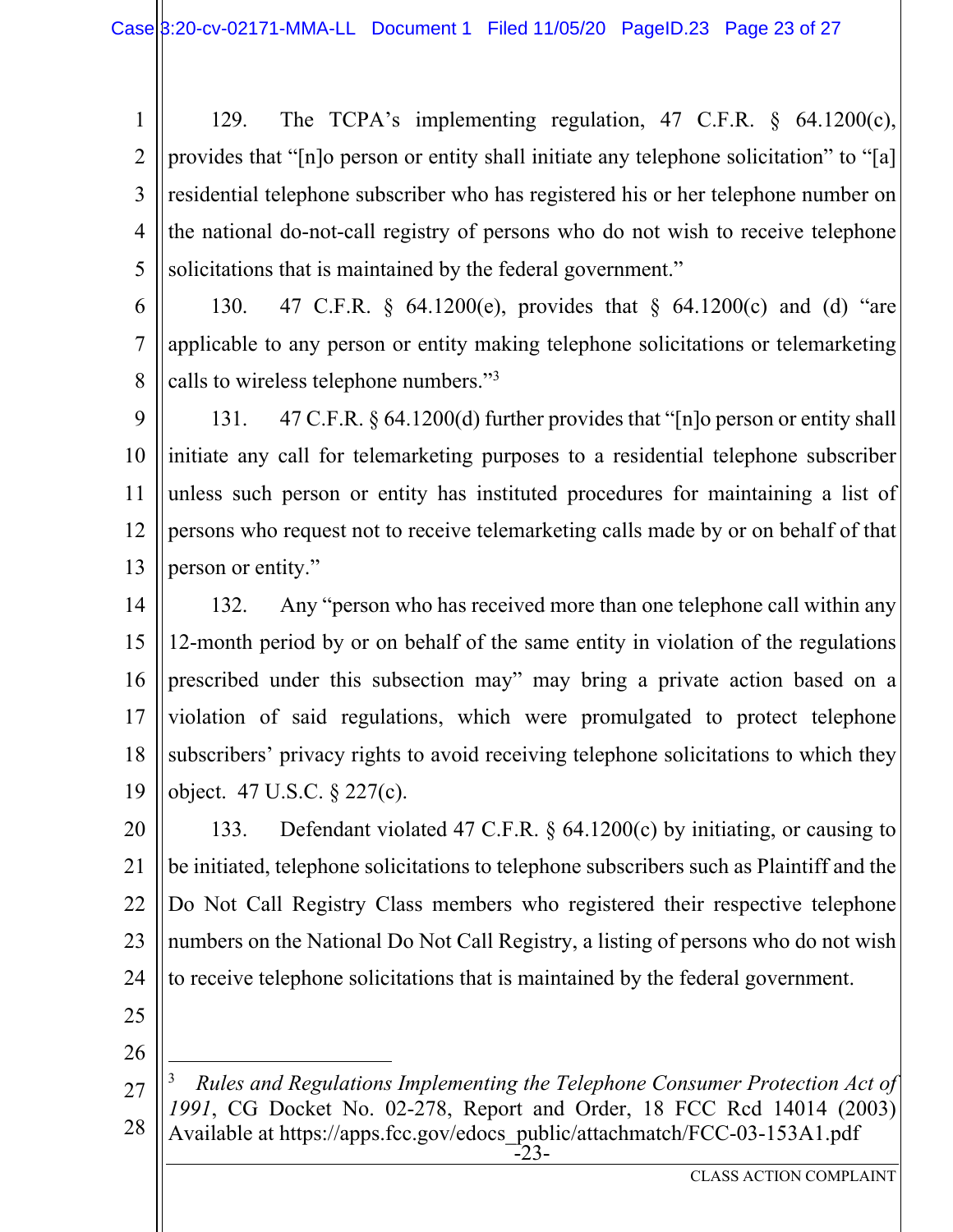1 2 3 4 134. Defendant violated 47 U.S.C. § 227(c)(5) because Plaintiff and the Do Not Call Registry Class received more than one telephone call in a 12-month period made by or on behalf of Defendant in violation of 47 C.F.R. § 64.1200, as described above.

5 6 7 8 135. As a result of Defendant's conduct as alleged herein, Plaintiff and the Do Not Call Registry Class suffered actual damages and, under section 47 U.S.C. § 227(c), are entitled, *inter alia*, to receive up to \$500 in damages for such violations of 47 C.F.R. § 64.1200.

9 10 11 136. To the extent Defendant's misconduct is determined to be willful and knowing, the Court should, pursuant to 47 U.S.C.  $\S$  227(c)(5), treble the amount of statutory damages recoverable by the members of the Do Not Call Registry Class.

12 13 14 WHEREFORE, Plaintiff respectfully requests the Court grant Plaintiff and the Class relief against Defendant, Legion, individually and jointly, as set forth in the Prayer for Relief below.

15

16

17

28

#### **COUNT VI<br>VIOLATION OF TH TION OF THE TCPA**<br>47 U.S.C. 8 227 **8 227**

# **(Against Palmer on Behalf of Plaintiff and the Do Not Call Registry Class)**

18 19 137. Plaintiff incorporates by reference all of the allegations contained in paragraphs 1 through 77 of this Complaint as though fully stated herein.

20 21 22 23 24 138. The TCPA's implementing regulation, 47 C.F.R. § 64.1200(c), provides that "[n]o person or entity shall initiate any telephone solicitation" to "[a] residential telephone subscriber who has registered his or her telephone number on the national do-not-call registry of persons who do not wish to receive telephone solicitations that is maintained by the federal government."

25 26 27 139. 47 C.F.R. § 64.1200(e), provides that § 64.1200(c) and (d) "are applicable to any person or entity making telephone solicitations or telemarketing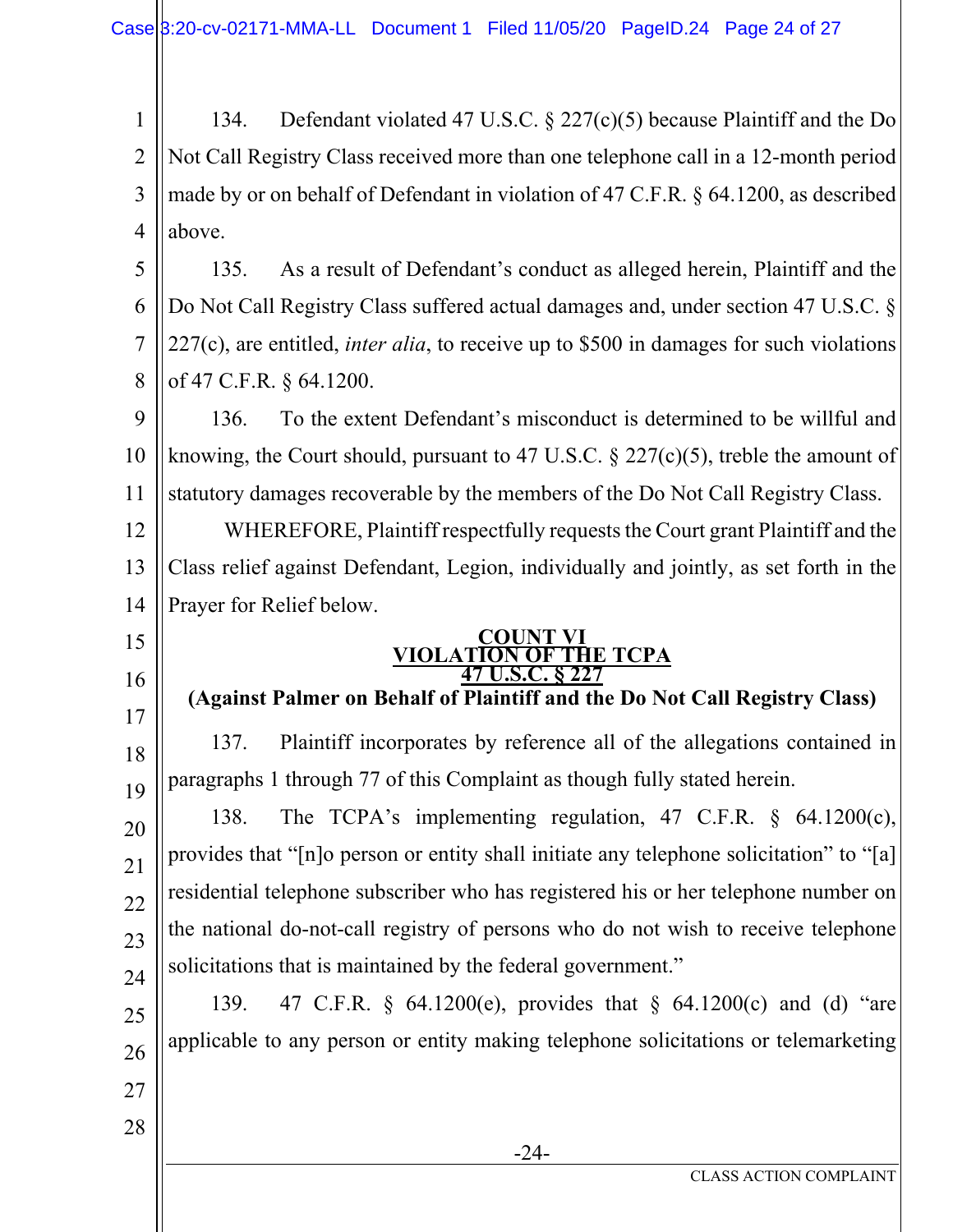1 calls to wireless telephone numbers."4

2 3 4 5 6 140. 47 C.F.R. § 64.1200(d) further provides that "[n]o person or entity shall initiate any call for telemarketing purposes to a residential telephone subscriber unless such person or entity has instituted procedures for maintaining a list of persons who request not to receive telemarketing calls made by or on behalf of that person or entity."

7 8 9 10 11 12 141. Any "person who has received more than one telephone call within any 12-month period by or on behalf of the same entity in violation of the regulations prescribed under this subsection may" may bring a private action based on a violation of said regulations, which were promulgated to protect telephone subscribers' privacy rights to avoid receiving telephone solicitations to which they object. 47 U.S.C. § 227(c).

13 14 15 16 17 142. Defendant violated 47 C.F.R. § 64.1200(c) by initiating, or causing to be initiated, telephone solicitations to telephone subscribers such as Plaintiff and the Do Not Call Registry Class members who registered their respective telephone numbers on the National Do Not Call Registry, a listing of persons who do not wish to receive telephone solicitations that is maintained by the federal government.

18 19 20 21 143. Defendant violated 47 U.S.C. § 227(c)(5) because Plaintiff and the Do Not Call Registry Class received more than one telephone call in a 12-month period made by or on behalf of Defendant in violation of 47 C.F.R. § 64.1200, as described above.

22 23 24 25 144. As a result of Defendant's conduct as alleged herein, Plaintiff and the Do Not Call Registry Class suffered actual damages and, under section 47 U.S.C. § 227(c), are entitled, *inter alia*, to receive up to \$500 in damages for such violations of 47 C.F.R. § 64.1200.

<sup>-25-</sup>  27 28 4 *Rules and Regulations Implementing the Telephone Consumer Protection Act of 1991*, CG Docket No. 02-278, Report and Order, 18 FCC Rcd 14014 (2003) Available at https://apps.fcc.gov/edocs\_public/attachmatch/FCC-03-153A1.pdf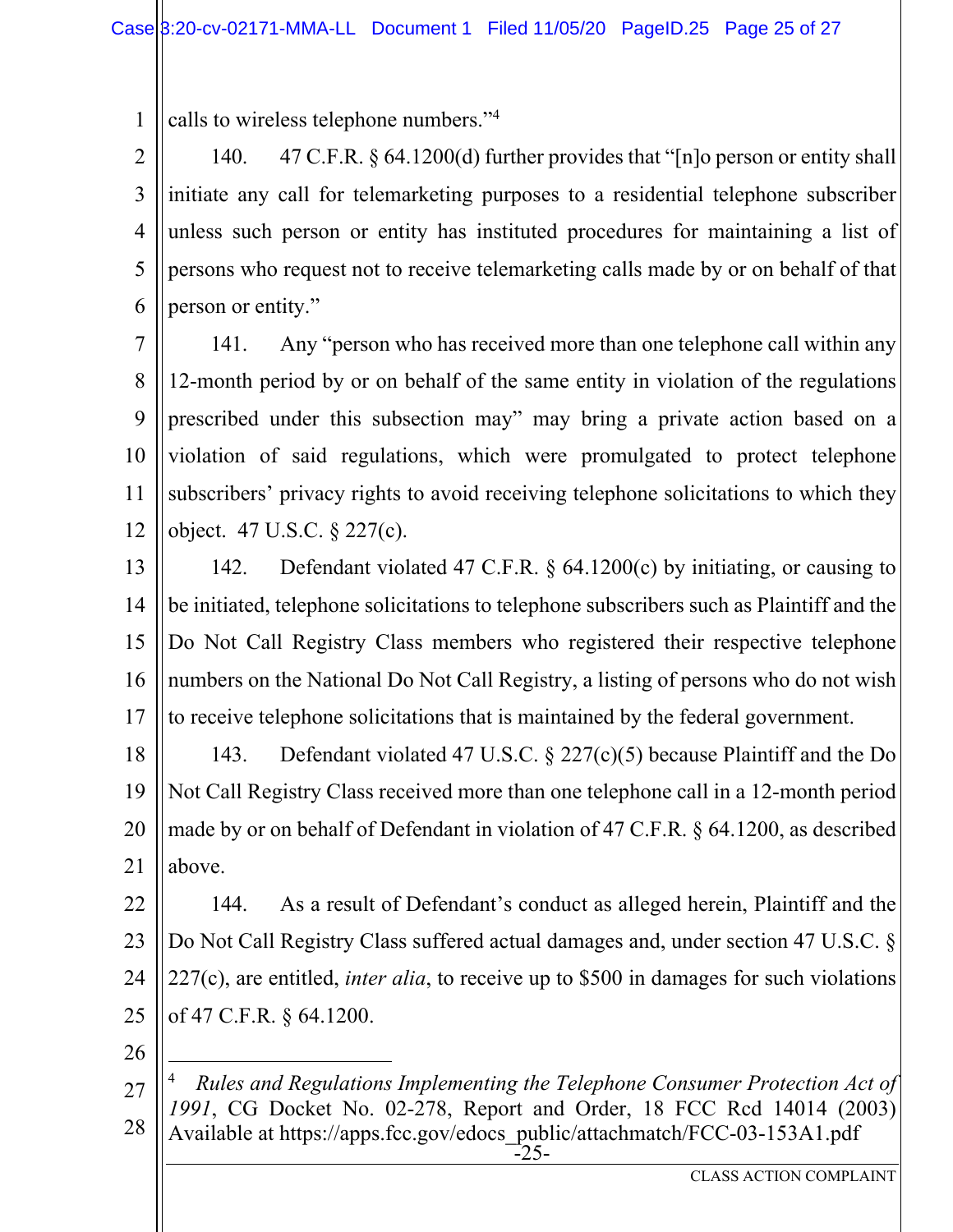| $\mathbf{1}$   | 145.                                                                                   | To the extent Defendant's misconduct is determined to be willful and        |  |  |  |
|----------------|----------------------------------------------------------------------------------------|-----------------------------------------------------------------------------|--|--|--|
| $\overline{2}$ | knowing, the Court should, pursuant to 47 U.S.C. $\S 227(c)(5)$ , treble the amount of |                                                                             |  |  |  |
| 3              | statutory damages recoverable by the members of the Do Not Call Registry Class.        |                                                                             |  |  |  |
| $\overline{4}$ | WHEREFORE, Plaintiff respectfully requests the Court grant Plaintiff and the           |                                                                             |  |  |  |
| 5              | Class relief against Defendant, Legion, individually and jointly, as set forth in the  |                                                                             |  |  |  |
| 6              | Prayer for Relief below.                                                               |                                                                             |  |  |  |
| 7              | <b>PRAYER FOR RELIEF</b>                                                               |                                                                             |  |  |  |
| 8              | WHEREFORE, Plaintiff requests that the Court enter judgment in her favor               |                                                                             |  |  |  |
| 9              | and in favor of the class, against Defendants for:                                     |                                                                             |  |  |  |
| 10             |                                                                                        | a. An order certifying this case as a class action, certifying Plaintiff as |  |  |  |
| 11             |                                                                                        | representative of the Class, and designating Plaintiff's counsel as Class   |  |  |  |
| 12             |                                                                                        | counsel;                                                                    |  |  |  |
| 13             |                                                                                        | b. Statutory damages of \$500 per call in violation of the TCPA;            |  |  |  |
| 14             |                                                                                        | c. Willful damages at \$1,500 per call in violation of the TCPA;            |  |  |  |
| 15             |                                                                                        | d. A declaration that Defendants' practices described herein violate the    |  |  |  |
| 16             |                                                                                        | Telephone Consumer Protection Act, 47 U.S.C. § 227(b)(1)(A)(iii);           |  |  |  |
| 17             |                                                                                        | e. An injunction prohibiting Defendants from using an automatic             |  |  |  |
| 18             |                                                                                        | telephone dialing system or prerecorded messages and an artificial          |  |  |  |
| 19             |                                                                                        | voice to call numbers assigned to cellular telephones without the prior     |  |  |  |
| 20             |                                                                                        | express written consent of the called party;                                |  |  |  |
| 21             | f.                                                                                     | An injunction prohibiting Defendants from calling any individual            |  |  |  |
| 22             |                                                                                        | whose number appears on the National Do Not Call Registry;                  |  |  |  |
| 23             |                                                                                        | g. Reasonable attorney's fees and costs; and                                |  |  |  |
| 24             |                                                                                        | h. Such further and other relief as this Court deems reasonable and just.   |  |  |  |
| 25             |                                                                                        | <b>DEMAND FOR JURY TRIAL</b>                                                |  |  |  |
| 26             | Plaintiff demands a trial by jury.                                                     |                                                                             |  |  |  |
| 27             |                                                                                        |                                                                             |  |  |  |
| 28             |                                                                                        |                                                                             |  |  |  |
|                | $-26-$<br><b>CLASS ACTION COMPLAINT</b>                                                |                                                                             |  |  |  |
|                |                                                                                        |                                                                             |  |  |  |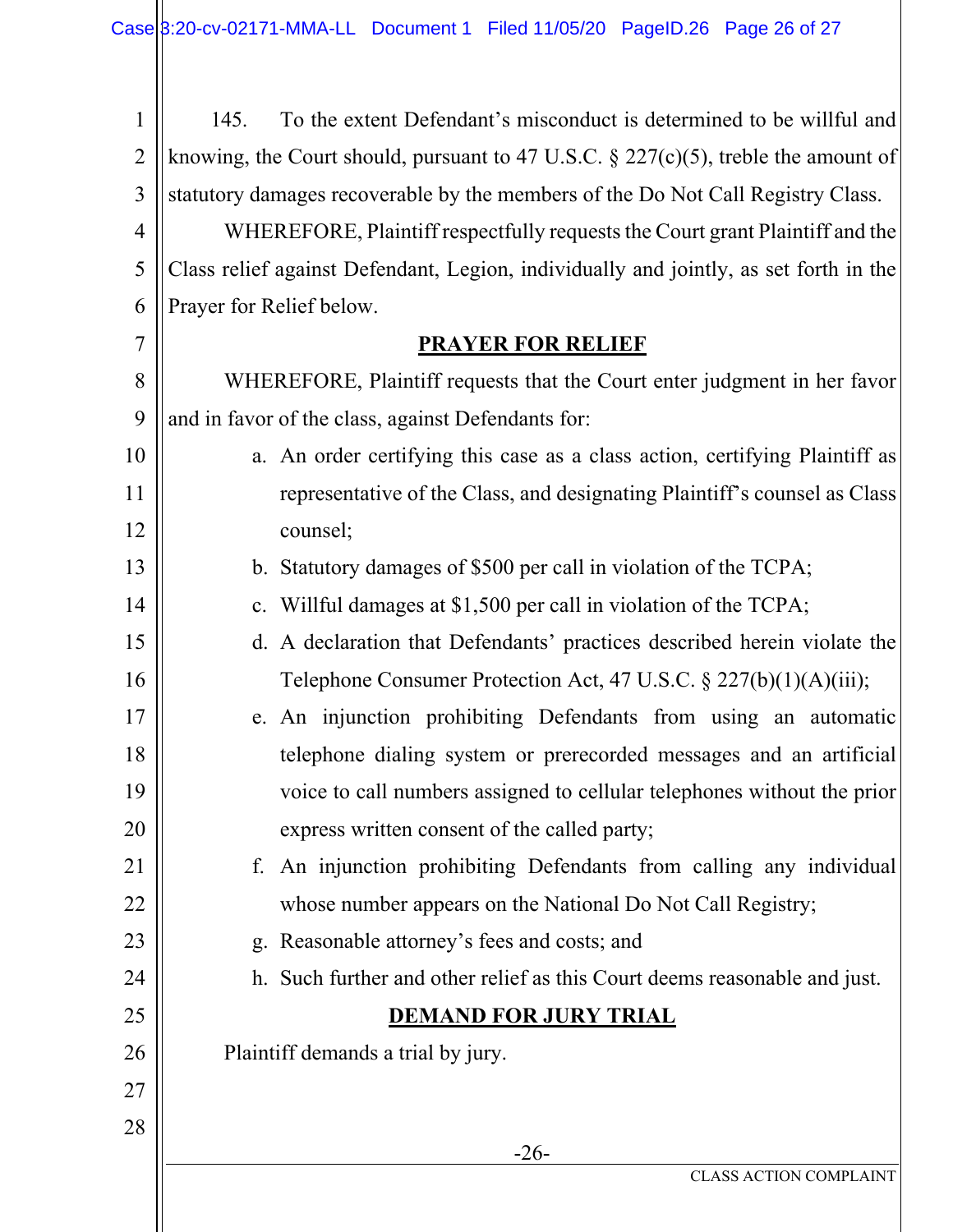|                     |                         | Case 8:20-cv-02171-MMA-LL Document 1 Filed 11/05/20 PageID.27 Page 27 of 27 |
|---------------------|-------------------------|-----------------------------------------------------------------------------|
|                     |                         |                                                                             |
| $\mathbf{1}$        | DATED: November 5, 2020 | EDWARDS POTTINGER LLC                                                       |
| $\overline{2}$      |                         |                                                                             |
| $\mathfrak{Z}$      |                         | By:/s/ Seth M. Lehrman<br>Seth M. Lehrman                                   |
| $\overline{4}$<br>5 |                         |                                                                             |
| 6                   |                         | Joshua H. Eggnatz (Fla. Bar No.: 0067926)<br>EGGNATZ   PASCUCCI             |
| $\overline{7}$      |                         | Jordan Richards (Fla. Bar No. 108372)<br>JORDAN RICHARDS, PLLC              |
| 8                   |                         | Attorneys for Plaintiff<br>Terri Pepper                                     |
| 9                   |                         |                                                                             |
| 10                  |                         |                                                                             |
| 11                  |                         |                                                                             |
| 12                  |                         |                                                                             |
| 13                  |                         |                                                                             |
| 14                  |                         |                                                                             |
| 15                  |                         |                                                                             |
| 16                  |                         |                                                                             |
| 17                  |                         |                                                                             |
| 18                  |                         |                                                                             |
| 19                  |                         |                                                                             |
| 20                  |                         |                                                                             |
| 21<br>$22\,$        |                         |                                                                             |
| 23                  |                         |                                                                             |
| 24                  |                         |                                                                             |
| $25\,$              |                         |                                                                             |
| 26                  |                         |                                                                             |
| 27                  |                         |                                                                             |
| 28                  |                         |                                                                             |
|                     |                         | $-27-$<br>CLASS ACTION COMPLAINT                                            |
|                     |                         |                                                                             |